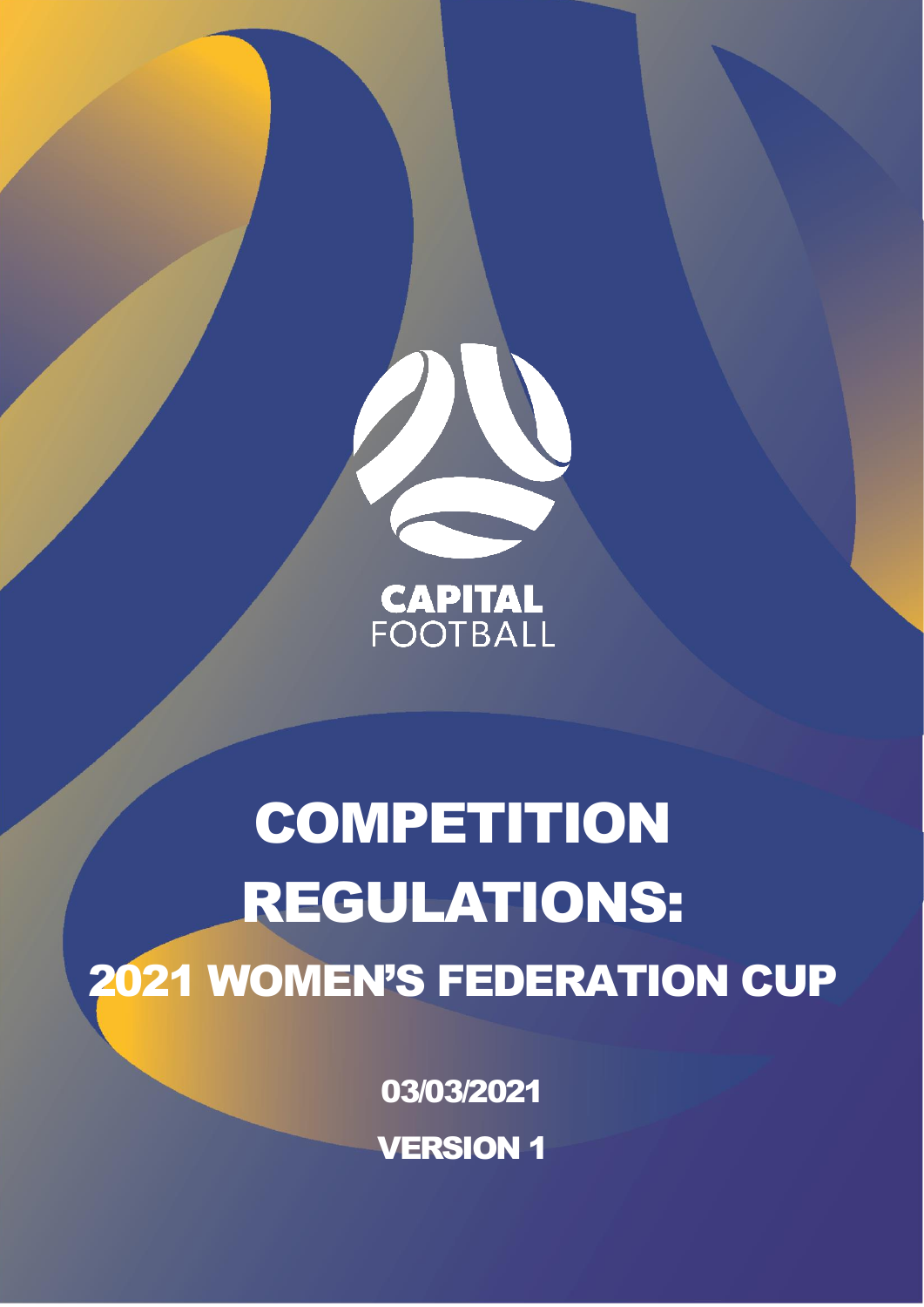# <span id="page-1-0"></span>VERSION CONTROL

| <b>VERSION DATE</b> | <b>AUTHOR</b>               | <b>RATIONALE</b> |
|---------------------|-----------------------------|------------------|
| $\sqrt{4}$          | 06/01/2021 Capital Football | Updated for 2021 |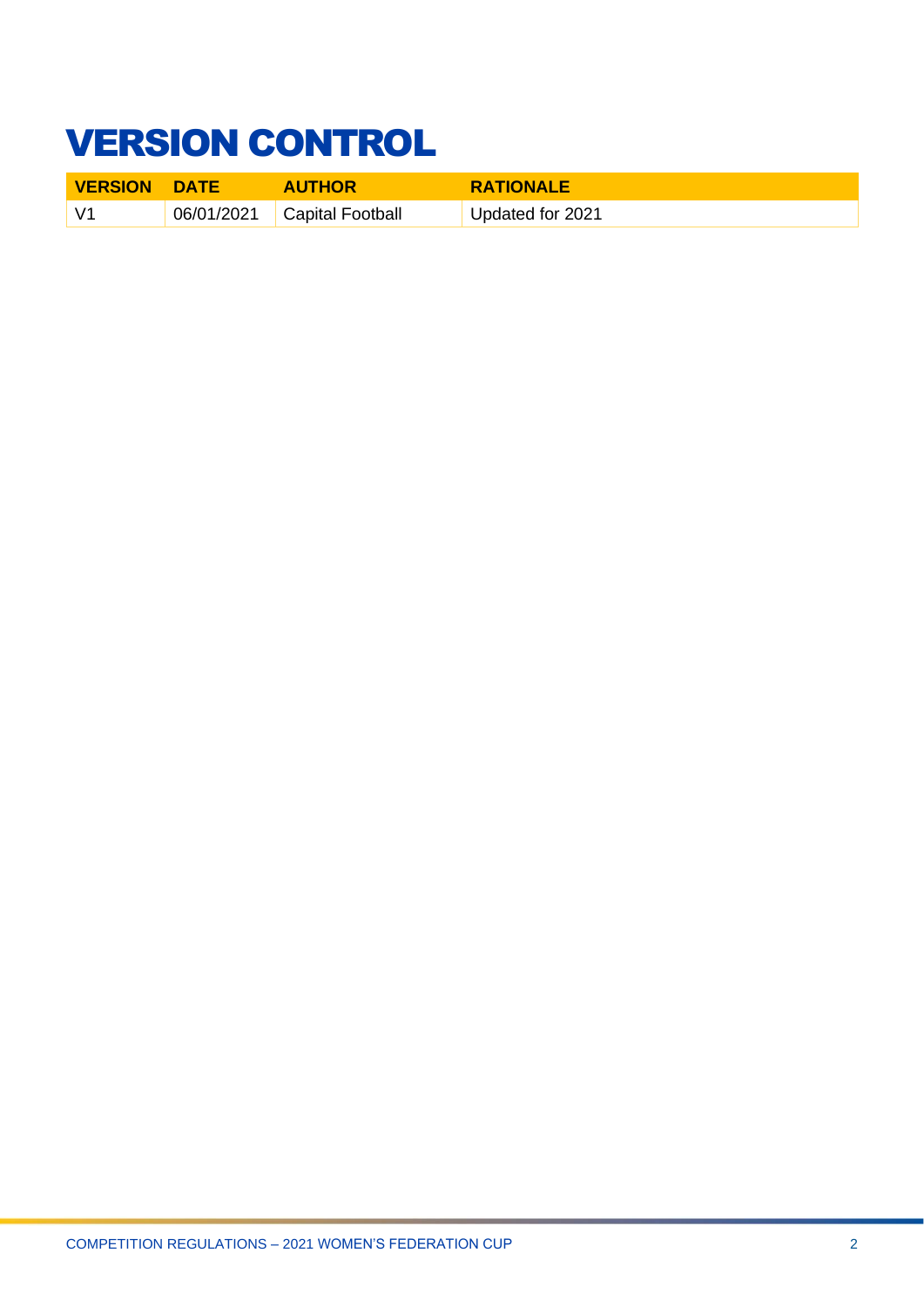# **CONTENTS**

| 1              |  |
|----------------|--|
| $\mathbf{2}$   |  |
| 3              |  |
| 4              |  |
| 5              |  |
| 6              |  |
| $\overline{7}$ |  |
|                |  |
| 1              |  |
| $\mathbf{2}$   |  |
| 3              |  |
| 4              |  |
| 5              |  |
| 6              |  |
| 7              |  |
| 8              |  |
| 9              |  |
|                |  |
| 1              |  |
| $\mathbf{2}$   |  |
|                |  |
| 1              |  |
| $\mathbf{2}$   |  |
|                |  |
| 1              |  |
| $\mathbf{2}$   |  |
| 3              |  |
| 4              |  |
| 5              |  |
| 6              |  |
| 7              |  |
| 8              |  |
| 9              |  |
| 10             |  |
| 11             |  |
| 12             |  |
|                |  |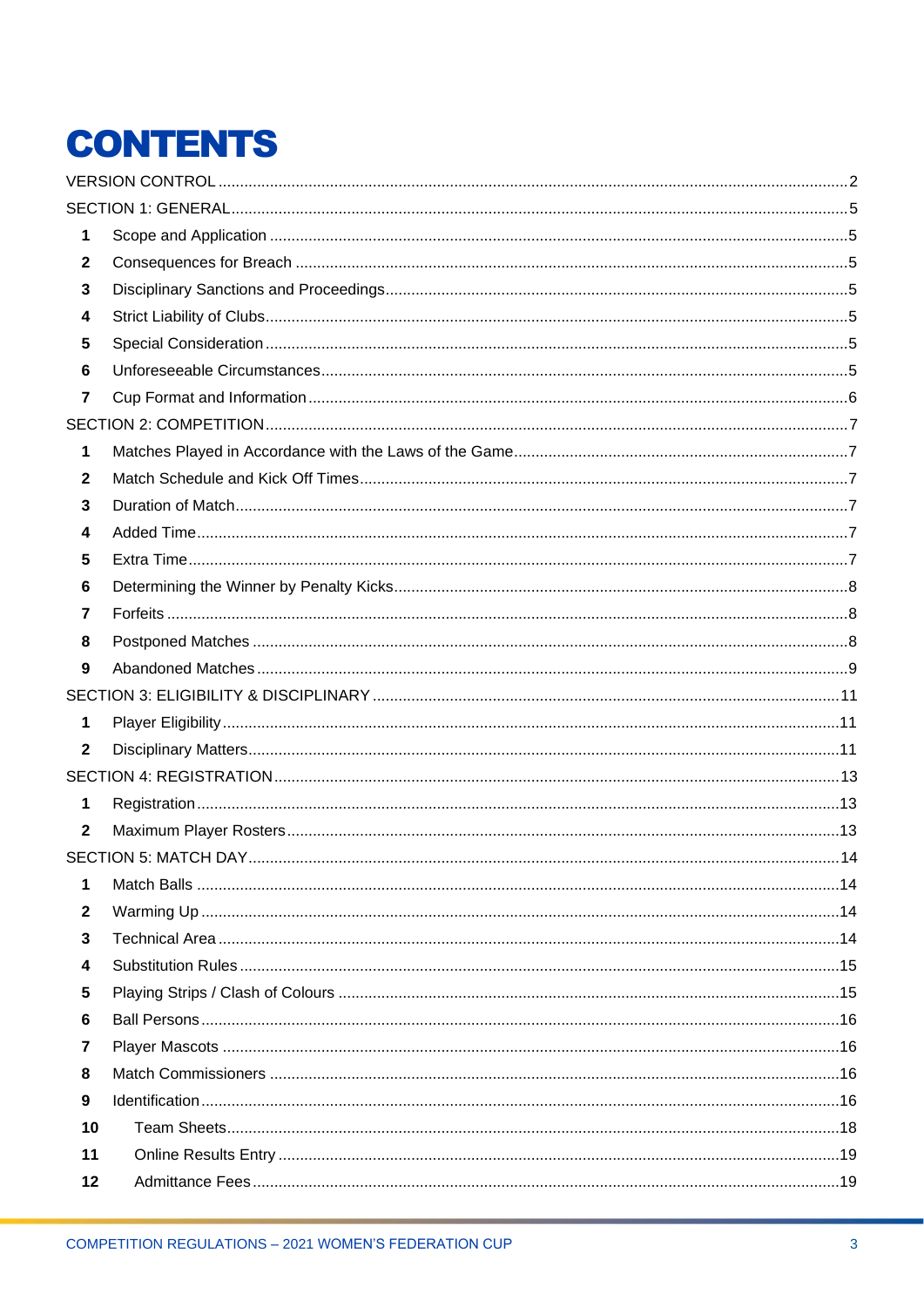| $\overline{1}$ |  |
|----------------|--|
| $\overline{2}$ |  |
| $\mathbf{3}$   |  |
| $\overline{4}$ |  |
|                |  |
| $\blacksquare$ |  |
|                |  |
|                |  |
|                |  |
|                |  |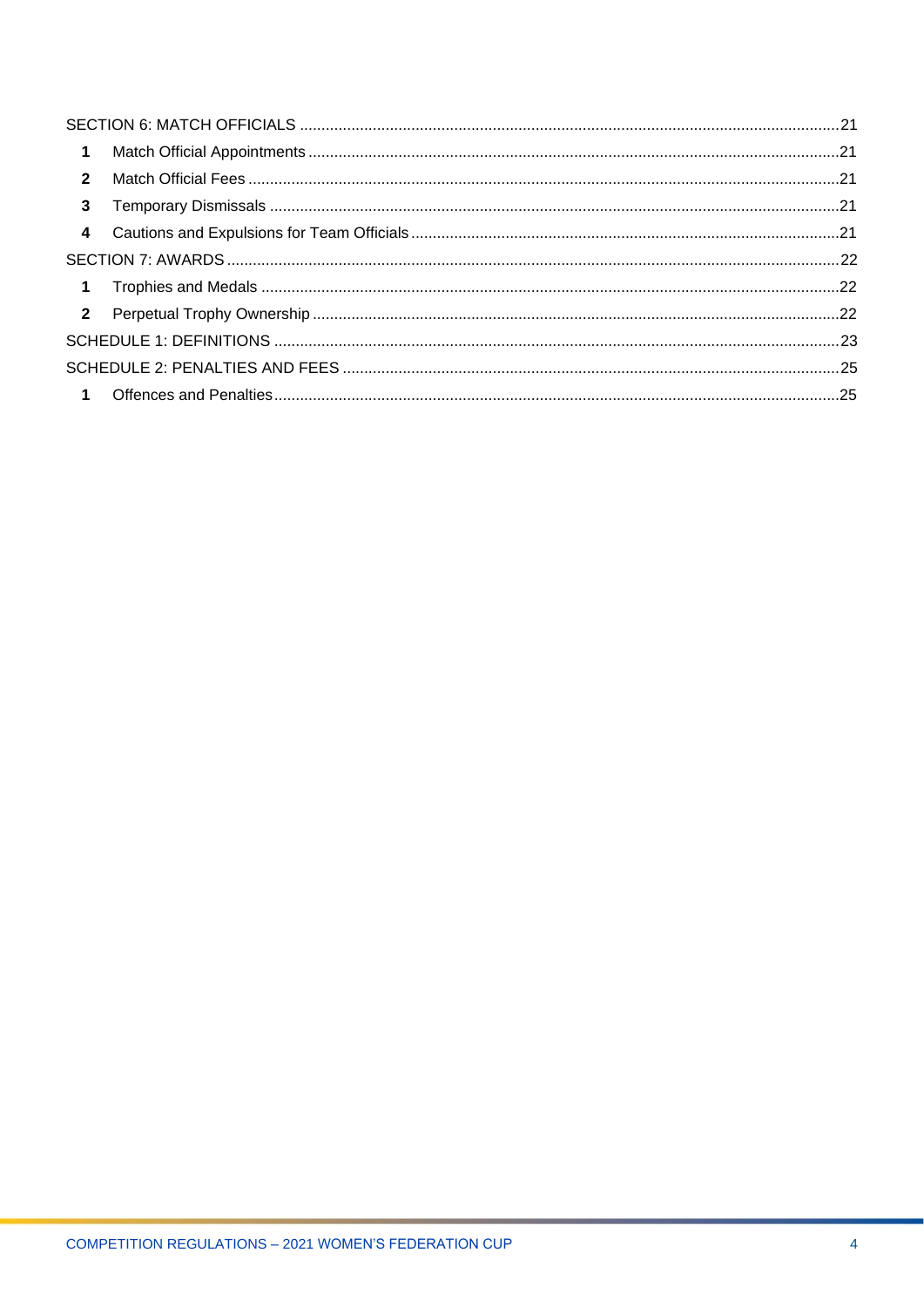# <span id="page-4-0"></span>SECTION 1: GENERAL

### <span id="page-4-1"></span>**1** SCOPE AND APPLICATION

- 1.1 All Clubs participating in the Women's Federation Cup are bound by the Federation Cup Competition Regulations as promulgated by CF from time to time.
- 1.2 CF will interpret and apply all articles of these Regulations and any such interpretation or application will be final and binding on all parties, and not subject to challenge or appeal.
- 1.3 If any provision of these Regulations is held invalid or unenforceable then the remainder of these Regulations shall continue to be valid and enforceable.
- 1.4 CF may from time to time make variations to these Regulations.
- 1.5 Any capitalised terms used in these Regulations will have the meaning given to them in Schedule 1.

### <span id="page-4-2"></span>**2** CONSEQUENCES FOR BREACH

2.1 Any breach of these Regulations or failure to comply with any direction given by CF may result in the imposition of a penalty issued by CF under these Regulations or other sanctions pursuant to the CF Disputes and Disciplinary Regulations (DDR).

### <span id="page-4-3"></span>**3** DISCIPLINARY SANCTIONS AND PROCEEDINGS

3.1 All Clubs, Players, Team Officials, Match Officials, spectators or any person participating in any manner at a Women's Federation Cup Match, or any associated event, will submit exclusively to the jurisdiction of the DDR and the Women's Federation Cup Competition Regulations as applicable.

### <span id="page-4-4"></span>**4** STRICT LIABILITY OF CLUBS

- 4.1 Each Club shall be responsible for the conduct of its Club associates, officials and spectators at or in the vicinity of any competition match, sanctioned match, or non-CF event in which a Club is engaged or is in attendance, regardless of the responsibilities attaching to any other person or entity in respect of such match or event.
- 4.2 Where the terms "Team'" or "Teams" are used, it is implied that the Team or Teams involved are under the control of and are the responsibility of their Club, and therefore any sanctions or penalties applied to a Team or Teams may also be applied to the Club.

### <span id="page-4-5"></span>**5** SPECIAL CONSIDERATION

- 5.1 CF will have the power to consider special circumstances outside the prescribed limits of the Regulations should it be clear those special considerations are in the interests of the game.
- 5.2 The decision by CF to review and consider special circumstances under this section is not subject to appeal or review.

### <span id="page-4-6"></span>**6** UNFORESEEABLE CIRCUMSTANCES

6.1 Nothing in these Regulations will prevent CF from approving a course of action to meet unforeseeable circumstances not covered by the Regulations.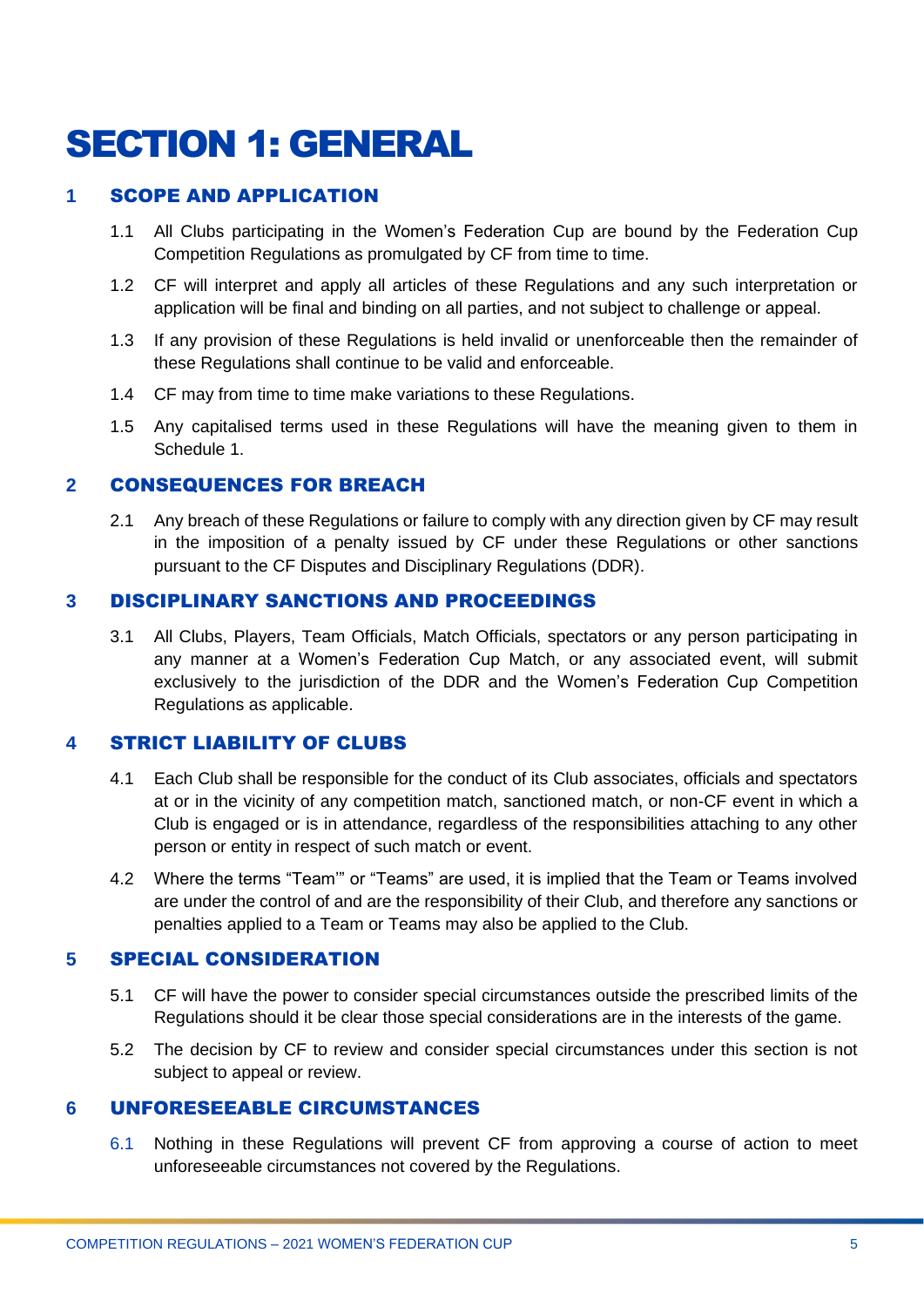### <span id="page-5-0"></span>**7** CUP FORMAT AND INFORMATION

- 7.1 CF may amend the seeding of any Club within the draw as it deems necessary.
- 7.2 All Round winners will proceed to the next Round.
- 7.3 All Round draws will be random.
- 7.4 Where required, a bye round will fill any vacant slots in the draw process.
- 7.5 CF may alter fixture kick-off times and dates as it deems necessary.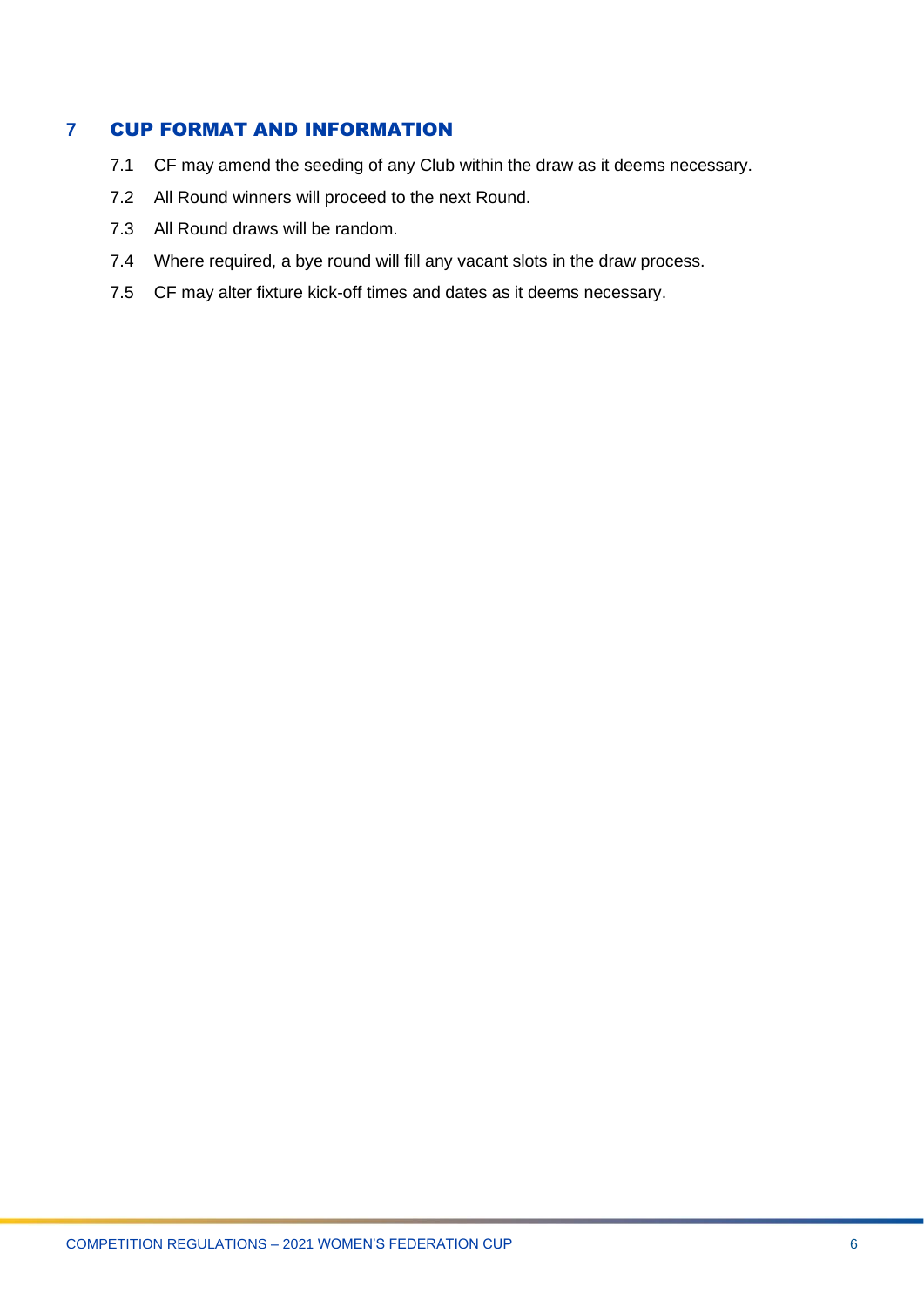# <span id="page-6-0"></span>SECTION 2: COMPETITION

# <span id="page-6-1"></span>1 MATCHES PLAYED IN ACCORDANCE WITH THE LAWS OF THE GAME

1.1 All matches under the jurisdiction of these Regulations will be played in accordance with FA and CF regulations, codes and directives, and under the IFAB Laws of the Game 2020/21, unless otherwise stipulated in these Regulations.

# <span id="page-6-2"></span>2 MATCH SCHEDULE AND KICK OFF TIMES

- 2.1 All Clubs will put forward their preferred venue, match day (in accordance with the proposed match dates for each round) for any matches that they are drawn to host.
- 2.2 The standard kick off time for all mid-week matches is 6:30pm, unless a Club can ensure the lights will be available to warrant a later kick off time.
- 2.3 Where a Club does not have a suitable venue, CF will source an appropriate venue.
- 2.4 The final scheduling of all matches will be subject to approval by CF.
- 2.5 CF will look to ensure that all Women's Federation Cup matches are scheduled around each Clubs existing Competition match schedule.
	- a) Where possible matches will be scheduled either seventy-two (72) hours pre/post a Clubs existing matches.
	- b) Where seventy-two (72) hours is not possible, then a minimum of forty-eight (48) hours is required between matches.
	- c) Dependant on the circumstances, CF may be required to adjust the scheduling of existing Competition matches, to ensure that the Women's Federation Cup matches are played.
	- d) Decisions on the scheduling of matches around existing Competition matches lies with CF and such decisions will be final.

# <span id="page-6-3"></span>3 DURATION OF MATCH

- 3.1 Each Women's Federation Cup will consist of two (2) equal halves of forty-five (45) minutes to total a "full" regular period Match time of ninety (90) minutes, excluding any allowance for time lost as determined by the Referee.
- 3.2 The half-time break for each Women's Federation Cup will be fifteen (15) minutes.
- 3.3 The Referee is the sole arbiter of time, and no protest may be lodged against the time as recorded by the Referee.

# <span id="page-6-4"></span>4 ADDED TIME

4.1 Added time will be at the discretion of the Referee.

# <span id="page-6-5"></span>5 EXTRA TIME

- 5.1 If at the conclusion of the regular period in any Women's Federation Cup match (including added time), the scores between the two (2) Clubs are tied, then extra time of two (2) equal periods of fifteen (15) minutes will be played.
- 5.2 The conditions of the IFAB Laws of the Game will apply.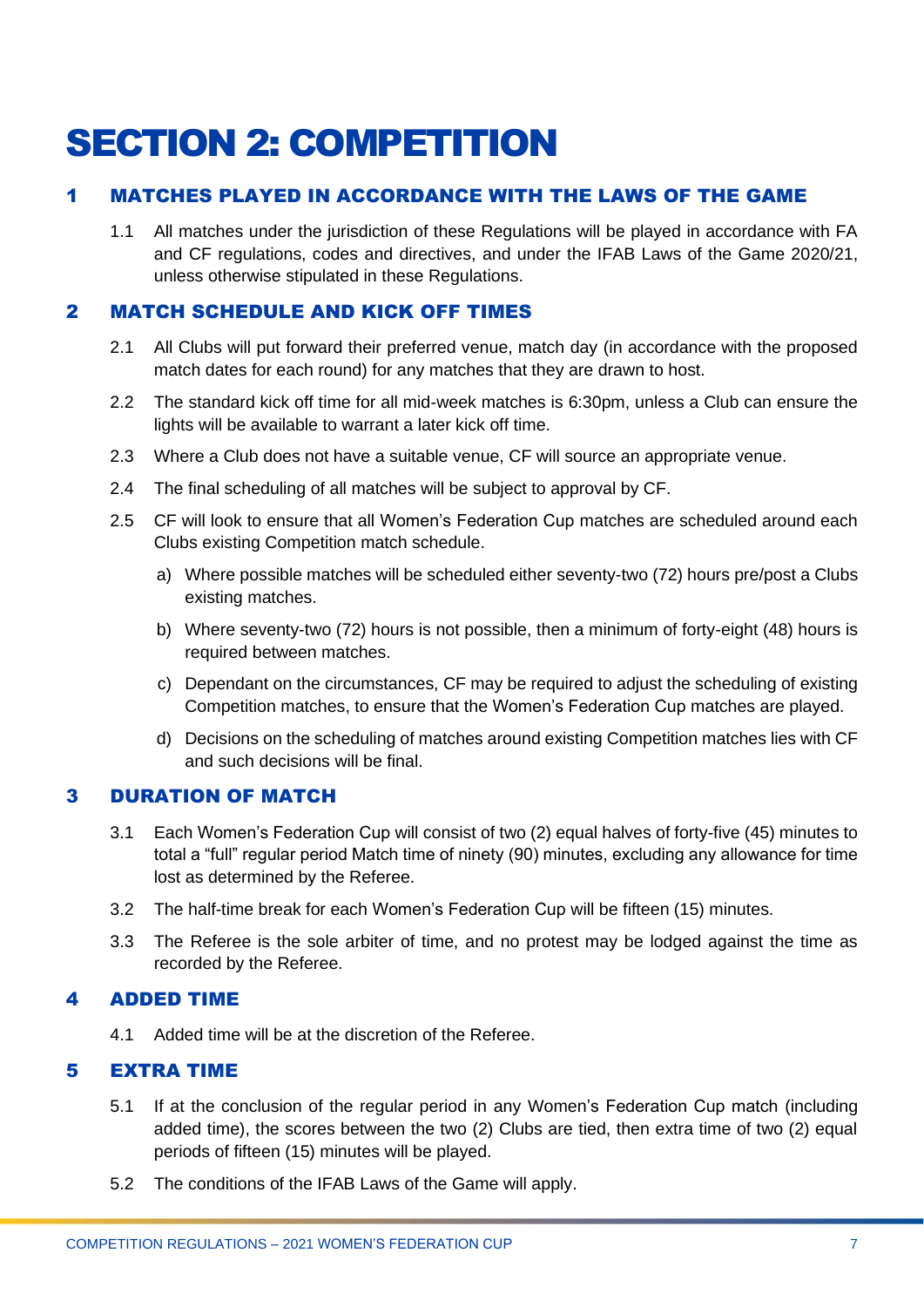### <span id="page-7-0"></span>6 DETERMINING THE WINNER BY PENALTY KICKS

6.1 If the result of a Women's Federation Cup Match is still a draw after the two (2) periods of extra time, alternate kicks from the penalty mark will be taken to determine the winner, in accordance with the procedures described in the IFAB Laws of the Game.

# 7 FORFEITS

- <span id="page-7-1"></span>7.1 A Team will be deemed to have forfeited a Match when:
	- a) They fail to fulfill an engagement to play a Match on the appointed date, time or venue; or
	- b) They refuse or fail to begin a Match ten (10) minutes after the stipulated kick-off time; or
	- c) They field less than seven (7) of their registered Players at the start of any Match; or
	- d) At any point during the Match they cannot field at least seven (7) of their registered Players; or
	- e) An ineligible player as defined in these Regulations participates in the Match; or
	- f) Any other scenario within the Regulations or the DDR that stipulates a forfeit of the Match.
- 7.2 If a Club forfeits a scheduled Women's Federation Cup Match:
	- a) Prior to kick off, the opposing Club will be deemed to have won the Women's Federation Cup Match by a score of three (3) goals to nil (0); or
	- b) After the Women's Federation Cup Match has commenced:
		- i) the opposing Club will be deemed to have won the match by a score of three (3) goals to nil (0), or the actual goal difference at the time of forfeit, whichever is the greater.
	- c) Where a forfeit has been applied, the goal scorers of the non-offending Team will be retained;
	- d) Where a forfeit has been applied, red cards will be retained and yellow cards will be removed;
	- e) The offending Team will be fined the prescribed amount as outlined in Schedule 2 of these Regulations.

### <span id="page-7-2"></span>8 POSTPONED MATCHES

- 8.1 Women's Federation Cup Matches may only be postponed by the Referee or CF.
- 8.2 If a Women's Federation Cup Match is abandoned due to a Force Majeure Event or a cause outside the reasonable control of either club (including its Players and Officials) prior to sixty (60) minutes of the regular period having been played:
	- a) The Women's Federation Cup Match must be rescheduled by CF and the rescheduled Match must occur within seven (7) days unless otherwise approved by CF in its sole and absolute discretion.
	- b) Such rescheduling will require the Match to restart from the beginning.
- 8.3 If a Women's Federation Cup Match is abandoned due to a Force Majeure Event or a cause outside the reasonable control of either Club (including its Players and Officials), at or after sixty (60) minutes of the regular period being played: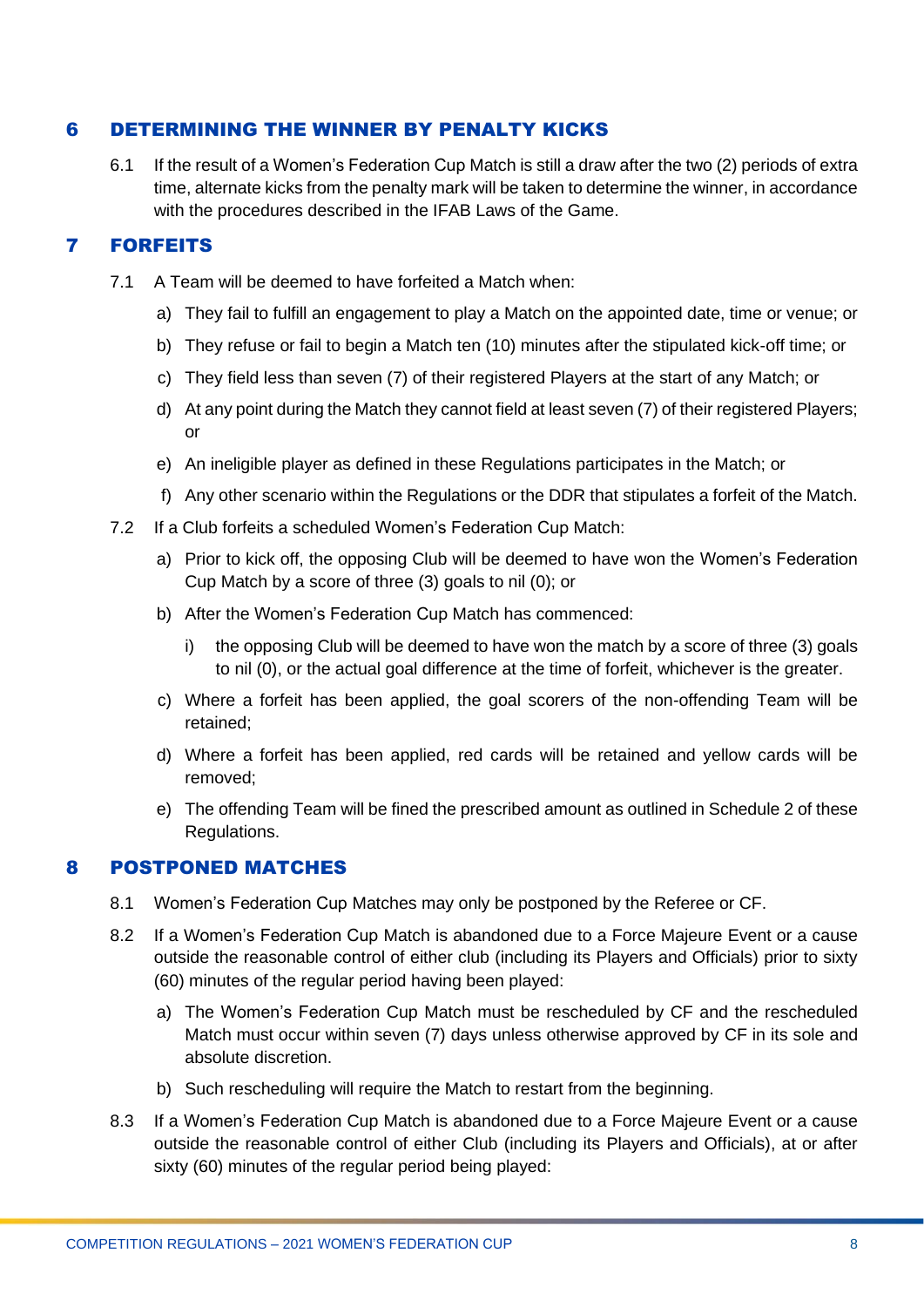- a) Subject to Section 2, Article 8.3 b) below, the result at the time of abandonment will be declared the final result; or
- b) Where at the time of the Women's Federation Cup Match being abandoned scores are level, the Match will recommence at the minute at which play was interrupted. The following principles will apply to the recommencement of the Match:
	- i) The Match will recommence with the same Players on the pitch and substitutes available as when the Match was initially postponed unless a player has received a suspension in Matches conducted between the postponed Match and the rescheduling of that Match.
	- ii) Should a player have received a suspension in a Match conducted between the postponed Match and the rescheduling of that Match that player:
		- A. Will not be eligible to participate in the rescheduled match;
		- B. Will not be able to count the match as a stand down in relation to any fixture suspension;
		- C. The club will not be permitted to replace the player on the team sheet;
		- D. If the player was on the field of play at the time of the postponement the player may be replaced by a substitute listed on the team sheet as long as the team has available substitutions as per the Regulations;
		- E. If the Player was a substitute the number of available Players to substitute will decrease as they player cannot be replaced.
	- iii) No additional substitutes may be added to the list of Players on the team sheet.
	- iv) The Teams can make only the number of substitutions to which they were still entitled when the Match was postponed.
	- v) Players sent off during the abandoned Match cannot be replaced.
	- vi) CF will endeavour to appoint the same Match Officials to the completion of the Match, however may appoint replacements should any or all of the Match Officials be unavailable.
	- vii) The Referee is the sole arbiter of elapsed time, and no protest may be lodged against the actual elapsed time as recorded by the Referee.
	- viii) Should a Match be abandoned due to the fault of one (1) Team, or should it be determined by CF that one (1) Team / Club is responsible for the delay to the Match, the remaining minutes will not be rescheduled for completion, and the Match will be determined as a forfeit against the Team / Club that is deemed guilty of the abandonment or responsible for the delay.
	- ix) Where a fixture is incorrectly reported as abandoned by the Referee where circumstances show clearly that the match was actually postponed, CF will treat the Match as postponed.

#### <span id="page-8-0"></span>9 ABANDONED MATCHES

9.1 Matches may only be abandoned by a decision of the Referee. In the absence of a Referee, CF shall have the designated authority to recommend the abandoning of any Matches as deemed necessary by CF.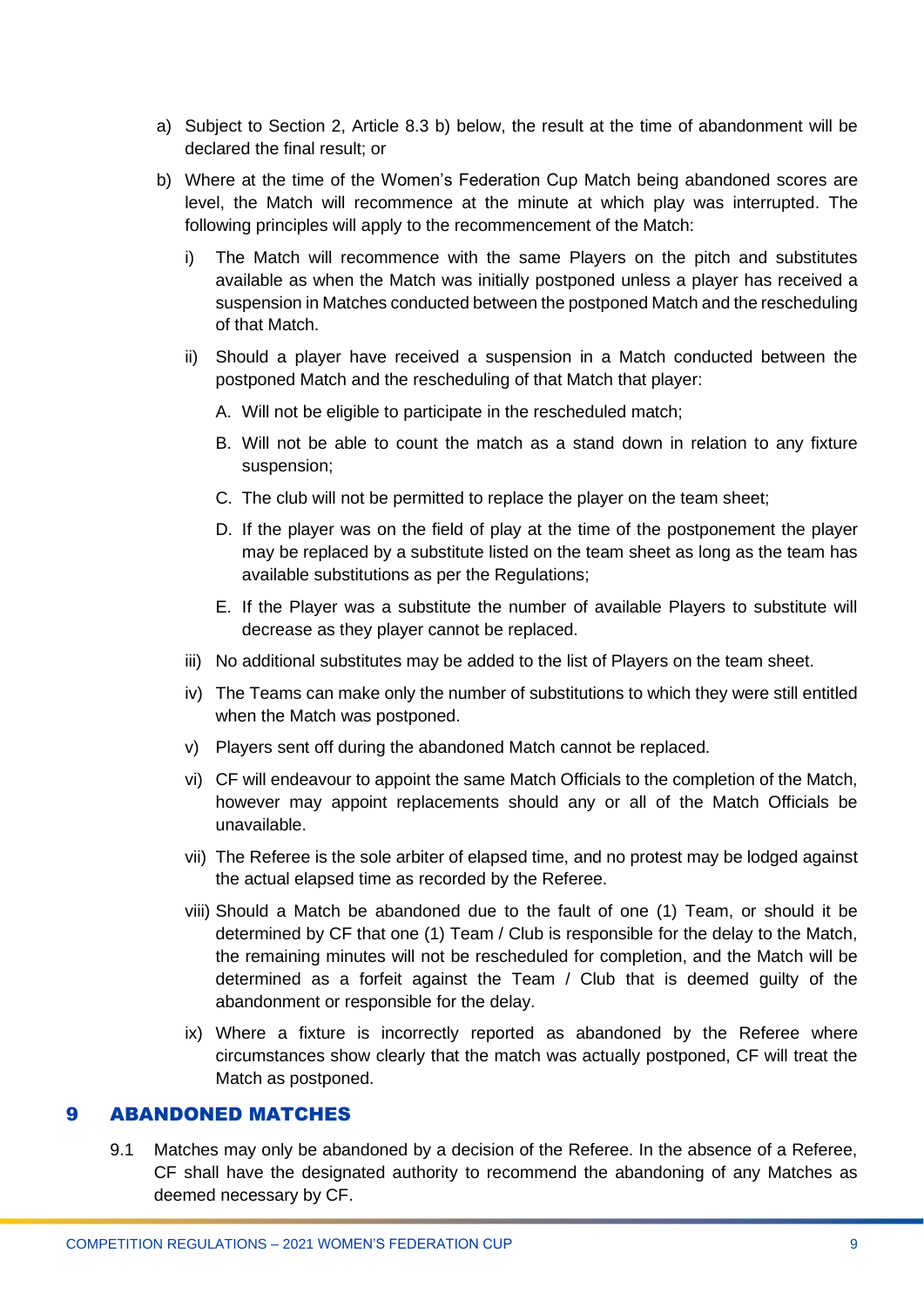- 9.2 A Match may be abandoned if:
	- a) It is determined that the conditions for players, coaches, Match Officials or supporters have become unsafe or untenable for any reason;
	- b) Both teams refuse or fail to begin a Match fifteen (15) minutes after the stipulated kick-off time.
- 9.3 In cases where a Match has been abandoned by the Referee, the Disciplinary Committee may investigate the circumstances of the abandonment and impose such penalties as it deems fit on Clubs, Club Officials, Players and/or spectators adjudged to be associated with the abandonment.
- 9.4 When a Match is not played or abandoned for any reason over which neither Club was responsible, the Match will be replayed on a date to be arranged at the earliest reasonable opportunity by CF, in accordance with these Regulations.
- 9.5 Should a Club, Club Official, its Players or spectators be found to have caused the abandonment of the Match, the Match will be forfeited by that Club to the opposition.
- 9.6 Should both Clubs be found to have caused the abandonment of the Match, the Match will not be replayed and no Match result will be applied.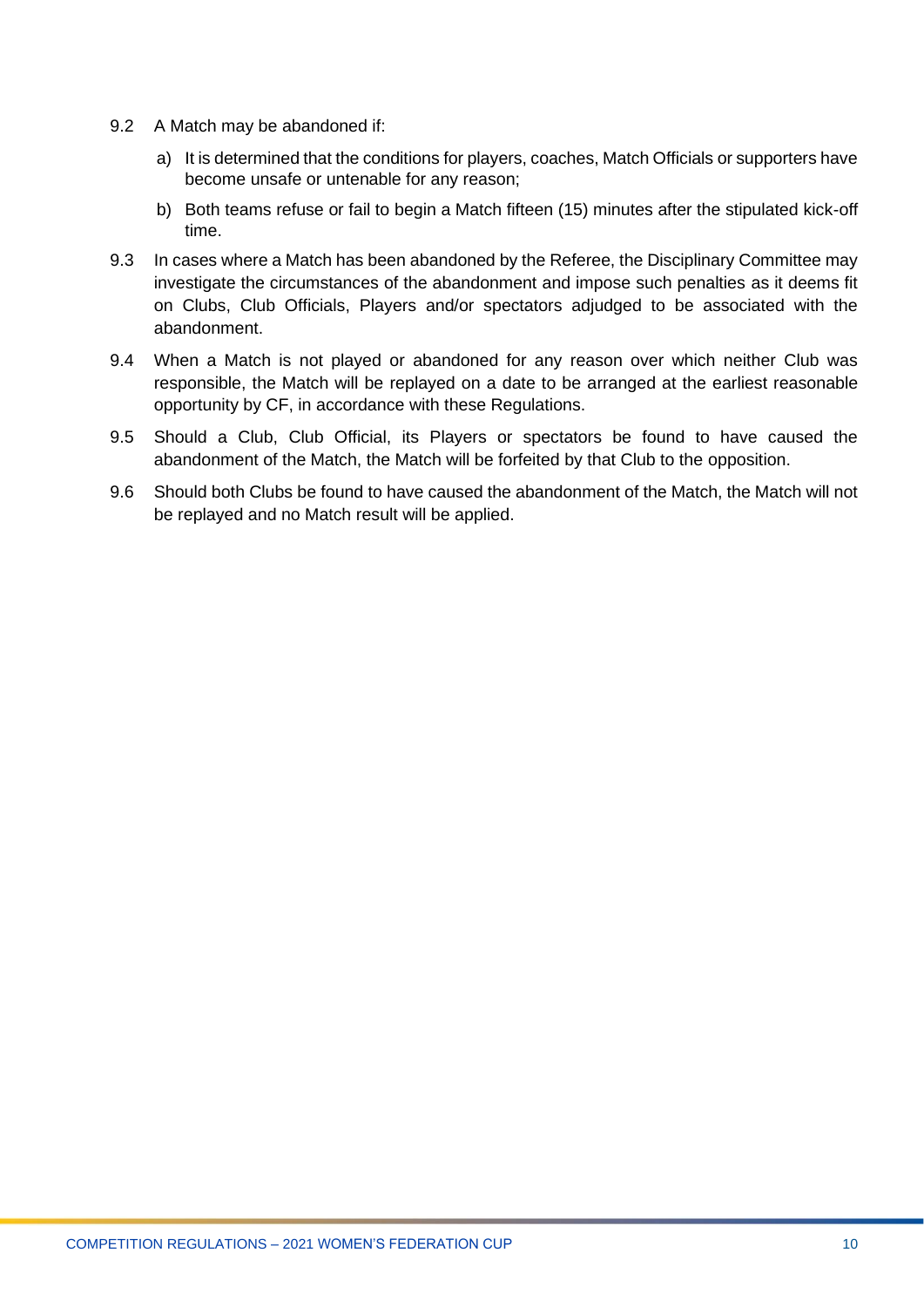# <span id="page-10-0"></span>SECTION 3: ELIGIBILITY & DISCIPLINARY

### <span id="page-10-1"></span>**1** PLAYER ELIGIBILITY

- 1.1 Eligible Participants:
	- a) An eligible Participant is one that meets all registration requirements within these Regulations and is not ineligible according to any article of these Regulations.
	- b) No player shall be permitted to play for more than one (1) Club in the Women's Federation Cup and can only represent the Club to which he is currently registered.
- 1.2 Ineligible Participants include:
	- a) A Player not registered in the National Registration System to the Club in which they have participated with;
	- b) Suspended Participants;
	- c) CF may decide, in its absolute discretion, whether a Suspension or part thereof may be served in an abandoned, cancelled or forfeited Match and any such decision is final and not subject to any challenge or appeal;
	- d) A Player who participates in a Women's Federation Cup Match but is not listed on the team sheet;
	- e) A Player who is required to stand down for receiving a suspension as a result of caution accumulation;
	- f) A Participant that has been expelled from a Match on the same day as the Women's Federation Cup Match, but played early in the day;
	- g) A Participant that is deemed ineligible due to any article of these Regulations or pursuant to these Regulations and/or DDR.
- 1.3 Any Team that fields an ineligible Player will automatically lose that Women's Federation Cup Match on forfeit, in accordance with Section 2, Article 7 and be fined in accordance with Schedule 2.
- 1.4 Additionally, the Club, Team Official/s and / or Player may be further sanctioned in accordance these Regulations and/or DDR.
- 1.5 For clarity, it is the Clubs absolute responsibility to ensure that it fields eligible players in any Women's Federation Cup Match.

### <span id="page-10-2"></span>**2** DISCIPLINARY MATTERS

- 2.1 Player Yellow Cards:
	- a) Three (3) yellow cards equates to a one (1) match suspension. Suspensions incurred due to the accumulation of Yellow Cards from the Women's Federation Cup will apply to the next Women's Federation Cup Match in which the suspended Player's Club competes in.
	- b) If a Club is eliminated from the Women's Federation Cup and a player has received his third yellow card in the match that the Club was eliminated in, the suspension will apply for the players next Women's Federation Cup Match in which the player competes in.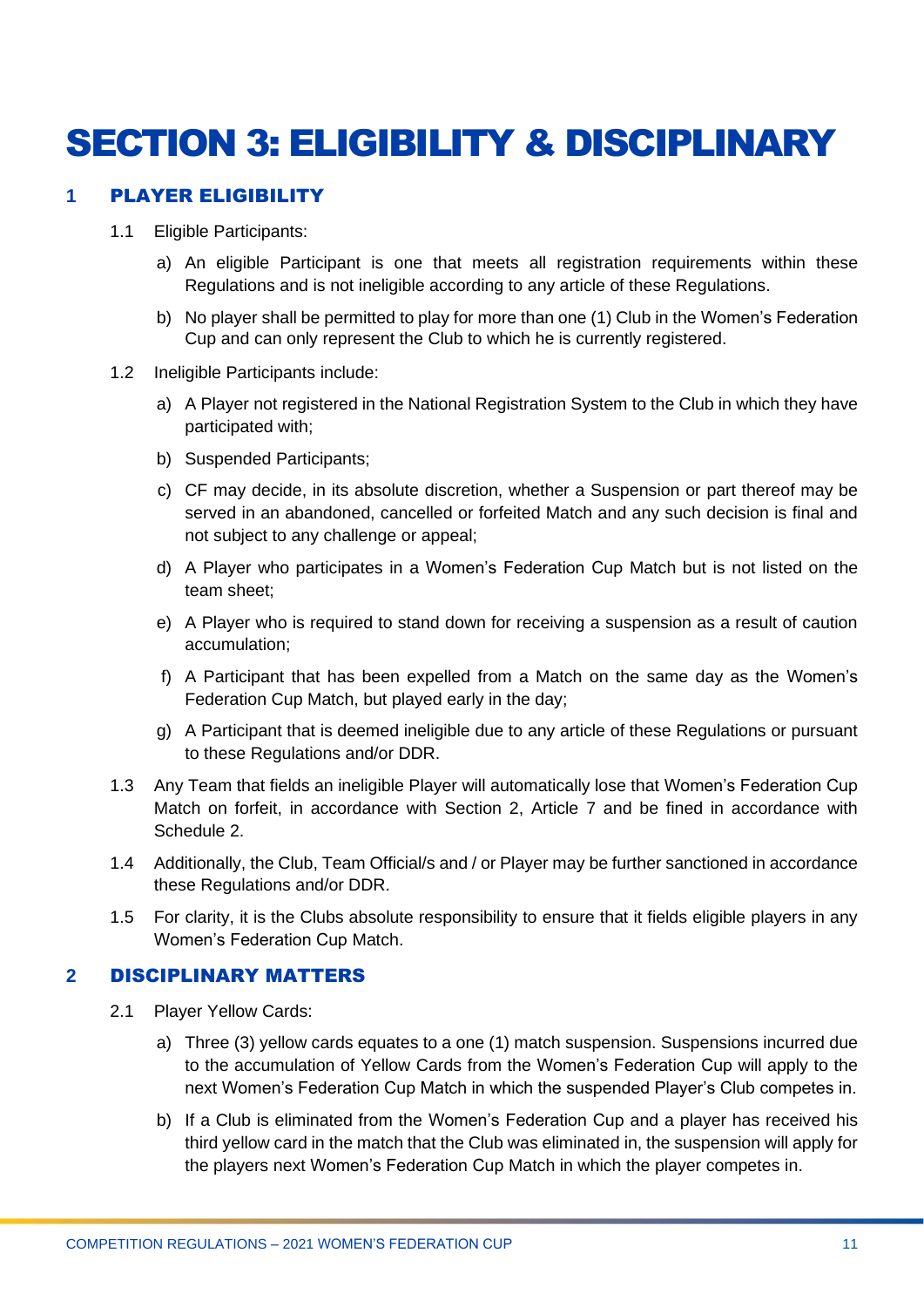- c) Yellow Card suspensions are Women's Federation Cup specific and are required to be served in the Women's Federation Cup.
- 2.2 Team Official Yellow Cards:
	- a) A team official who accumulates three (3) team official yellow cards, during the Women's Federation Cup, equates to a one (1) match suspension. Suspensions incurred due to the accumulation of Team Official Yellow Cards from the Women's Federation Cup will apply to the next Women's Federation Cup Match in which the suspended Team Official's Club competes in.
- 2.3 Red Cards (Players / Team Officials):
	- a) The Minimum Sanctions set out in the DDR must be applied by CF to Red Card Offences and to Expulsion Offences.
	- b) Red Card suspensions incurred in a Women's Federation Cup Match are to be served in the next Competition Match in which the suspended Player's Club competes in, including the Women's Federation Cup.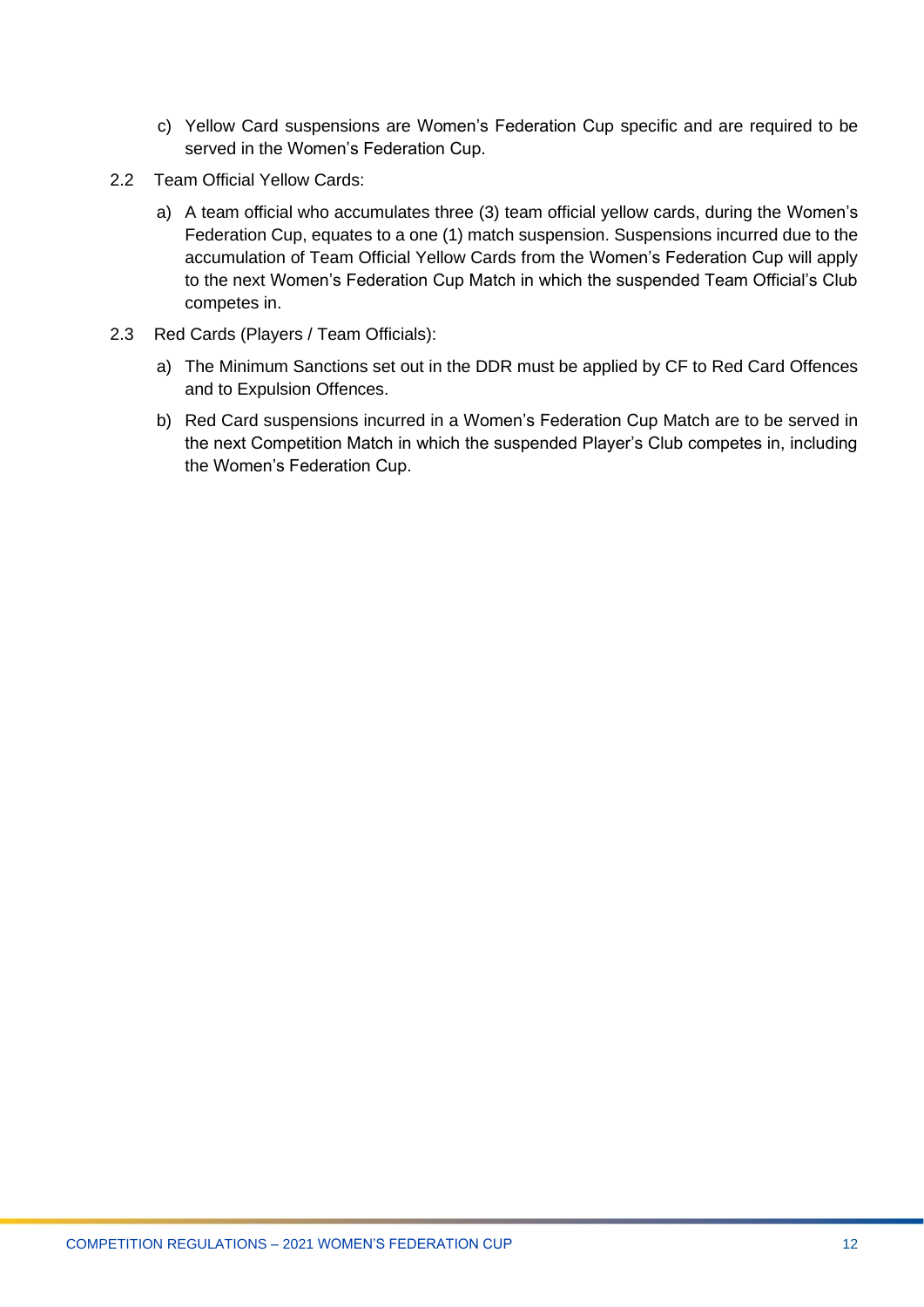# <span id="page-12-0"></span>SECTION 4: REGISTRATION

# <span id="page-12-1"></span>**1** REGISTRATION

- 1.1 All Players must be registered via the National Registration System.
- 1.2 The Player must self-register via the National Registration System and the Club then approve that Player's registration.

### <span id="page-12-2"></span>**2** MAXIMUM PLAYER ROSTERS

- 2.1 All teams must submit a squad list to CF no later than 48 hours prior to the team's first Women's Federation Cup Match.
- 2.2 A team may add players to their squad total throughout the Women's Federation Cup, however once a player is added they are unable to be removed from their submitted squad total.
- 2.3 Any additional players that are required to be added to a team's squad total must be lodged with CF no later than 48 hours prior to the teams next Women's Federation Cup Match.
- 2.4 Contained in the table are the maximum players permissible for registration in the Women's Federation Cup:

| <b>Squad Total</b>    | <b>Team Sheet</b>                      |  |
|-----------------------|----------------------------------------|--|
| Maximum of 40 players | 16 players on the team sheet per match |  |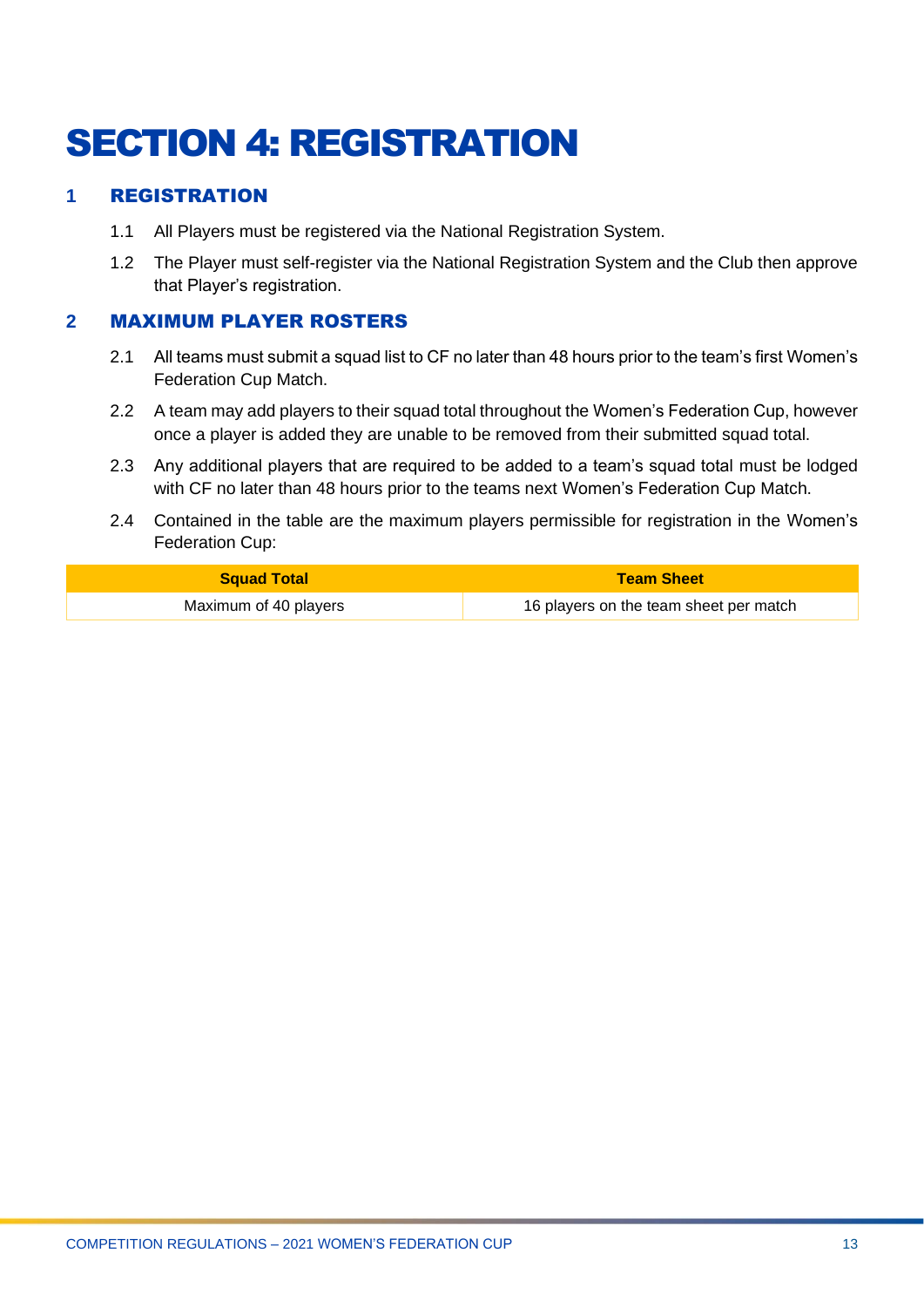# <span id="page-13-0"></span>SECTION 5: MATCH DAY

### <span id="page-13-1"></span>**1** MATCH BALLS

- 1.1 The home Club shall provide the appointed Match Official with three (3) match balls (size 5) no later than 15 minutes prior to the start of the Women's Federation Cup Match.
- 1.2 Only licensed balls approved by CF may be used as match balls for the Women's Federation Cup.
- 1.3 Failure to supply Match balls will result in a fine in accordance with Schedule 2.
- 1.4 CF will supply footballs for the Women's Federation Cup Final.

### <span id="page-13-2"></span>**2** WARMING UP

- 2.1 During play, a maximum of five (5) players from each Team may warm up at the same time, assisted by two (2) Team Officials, without a ball (except for the goalkeeper), in the identified warm-up area within the pitch perimeter fence.
- 2.2 The identified warm-up area is located behind the goal line nearest to the Teams own technical area. Should this space be deemed not suitable at a particular ground by the Referee, the secondary identified warm-up area is located along the touch line beside the Teams technical area, provided the substitutes are wearing bibs that are clearly contrasting, in accordance with Section 5, Article 3.3.

### <span id="page-13-3"></span>**3** TECHNICAL AREA

- 3.1 Seating will be supplied and placed in position by the home Club in sufficient quantity to seat twelve (12) people from each Team.
- 3.2 Only currently registered and eligible Players and Team Officials are allowed in the technical area during Matches. For clarity, a Player or Team Official who is under suspension must not occupy a seat in the technical area.
- 3.3 All Players in the technical area must wear a bib that contrasts with the colours worn by players of both Teams, Match Officials and the bibs of the opposing Team.
- 3.4 All Team Officials in the technical area must wear clothing that contrasts with the kit of the Players and Match Officials on the pitch. Should their clothing clash they are required to wear a bib that does not clash with the colours of the Players and Match Officials
- 3.5 Eligible players must be listed on the team sheet specific to the Match they are in the Technical Area for.
- 3.6 Registered Team Officials must be listed on the Team Official List specific to the Match they are in the Technical Area for.
- 3.7 For the Technical Area:
	- a) A maximum of five (5) substitutes who are listed as substitutes on the team sheet for that Match;
	- b) A maximum of seven (7) Team Officials (such as the coach, assistant coach, team manager, physiotherapist), who are listed on the Team Officials list for that Match;
	- c) Seating shall be supplied by the home Team for twelve (12) persons;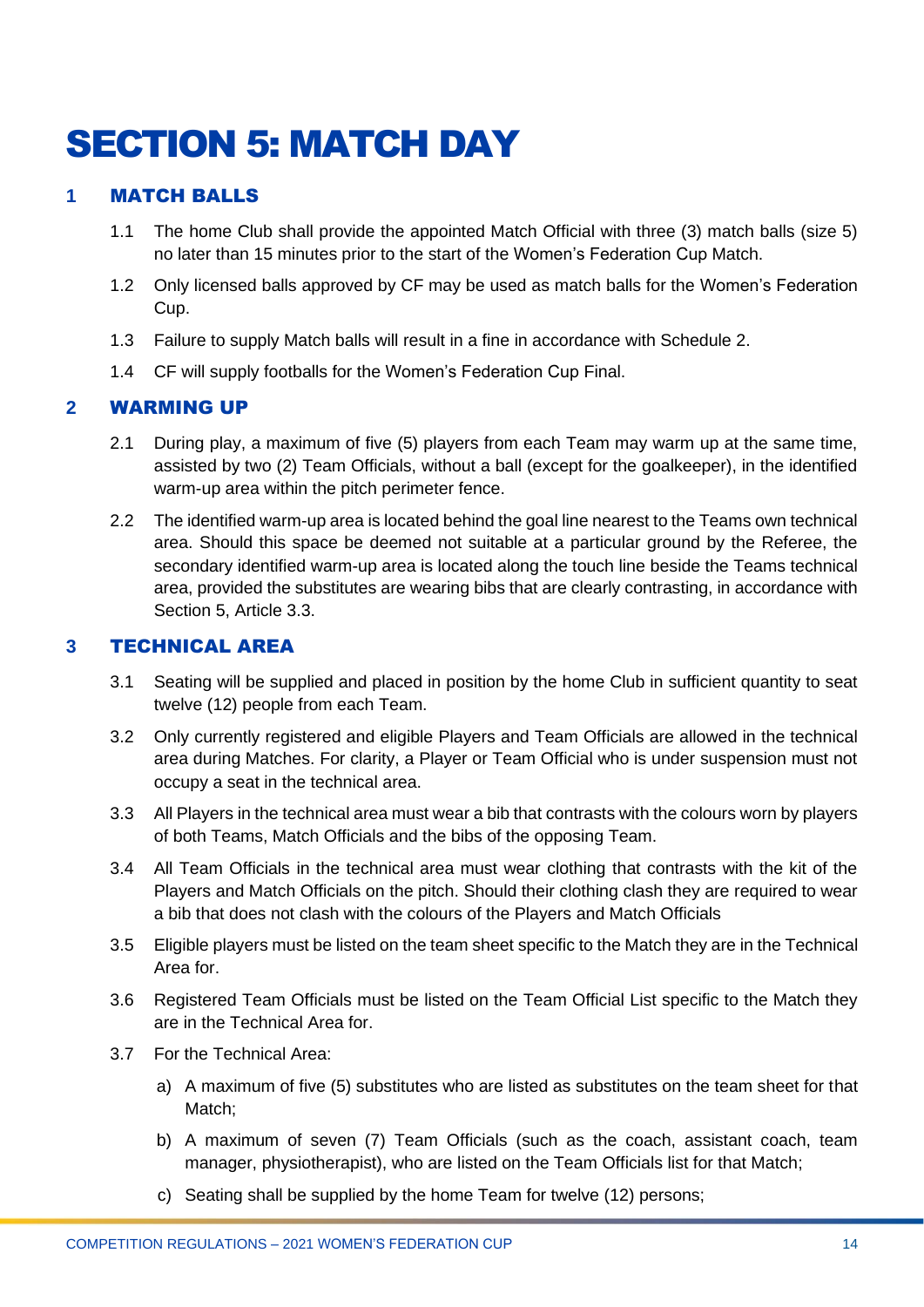- d) All persons must remain within the technical area as per the IFAB Laws of the Game, except in special circumstances with the Match Official's permission.
- 3.8 As per Section 5, Article 2.2, substitutes are permitted to leave the Technical Area for the purposes of warming up.
- 3.9 Occupants of the technical area are subject to the authority of the Referee at all times.

### <span id="page-14-0"></span>**4** SUBSTITUTION RULES

- 4.1 For the Women's Federation Cup, a Club may select up to five (5) Players as substitutes including at least one (1) nominated Goalkeeper.
- 4.2 A Club may, at its discretion:
	- a) Use five (5) substitute Players at any time in a Women's Federation Cup Match (including a Goalkeeper), up until the conclusion of normal playing time or extra time, if played.
- 4.3 A substitution can be made upon a Match Official being notified. A substitute Player must only enter the field of play:
	- a) after the Player being replaced has left the field of play;
	- b) after he receives a signal from the Referee; and
	- c) at the half-way line and during a stoppage in the Match.

# <span id="page-14-1"></span>**5** PLAYING STRIPS / CLASH OF COLOURS

- 5.1 Playing strips:
	- a) The playing strips of a Club in the Women's Federation Cup shall be as nominated by the Club prior to the commencement of the competition and endorsed by CF.
	- b) All teams must nominate two (2) entirely different main and alternate playing strips to avoid any potential colour clashes. Clubs may only play in their nominated Club strips, unless otherwise approved by CF.
		- No part of the alternate playing strip may be the same as the main playing strip.
	- c) CF will pre-determine the playing strips to be worn by all Clubs for all Women's Federation Cup Matches.
	- d) All teams must wear a numbered strip with no duplication of numbers.
	- e) All teams must have with them at each match a complete main and alternate playing strip.
- 5.2 Clash of colours:
	- a) In the event that the Referee deems there to be a clash of colours with the pre-determined strip, the away Team is required to change into an alternate strip. Away Clubs may be required to wear a combination of their main and alternate strips to ensure the clash is resolved.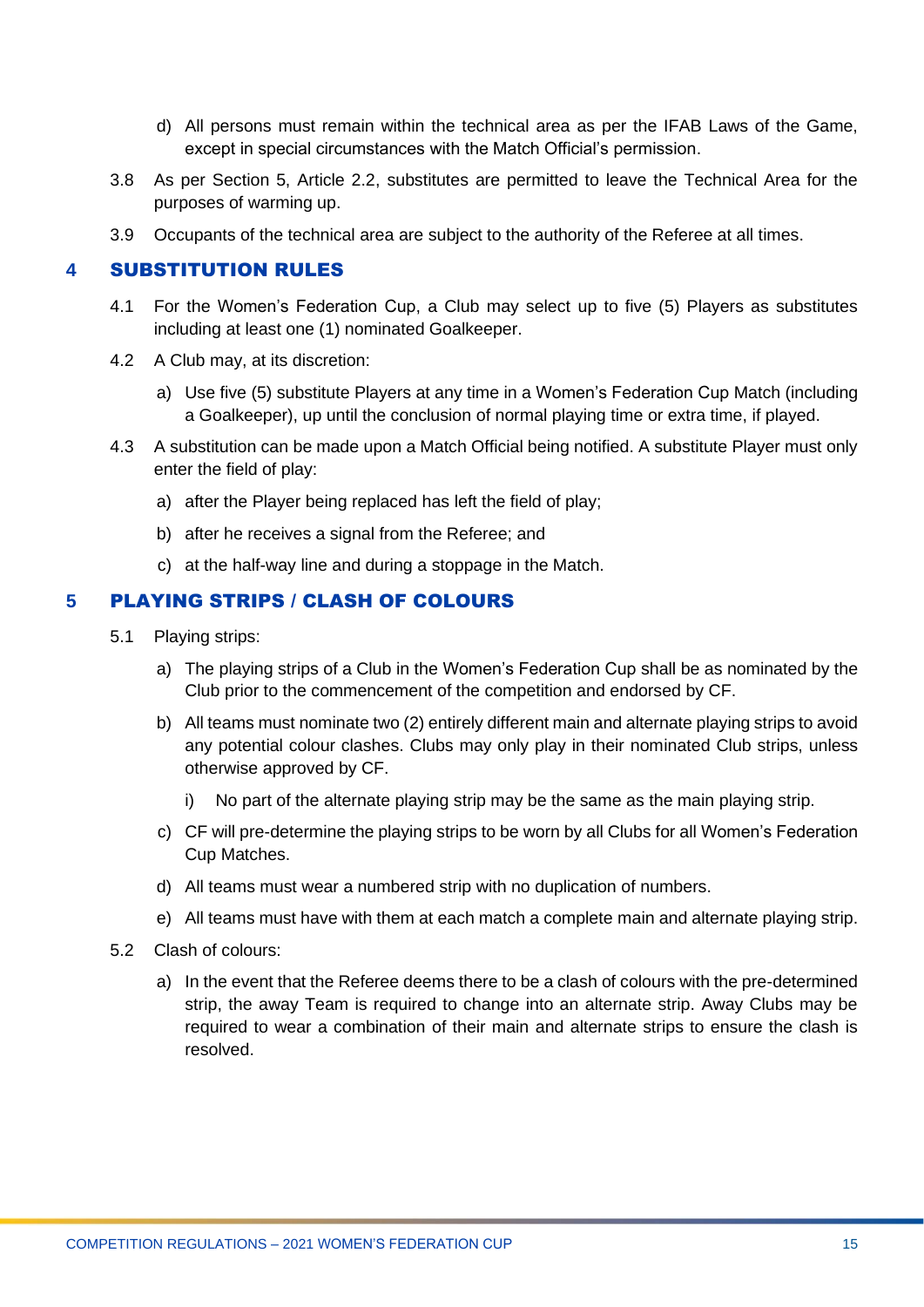- b) In the case of goalkeeper's colours clashing with either the opponent's field Players, goalkeeper or the Match Official's kit, the referee will determine which keeper will change, always keeping in mind the principle that the away Team should change.
- c) In the case of a combination of main and alternate strip colours of both teams clashing with the Match Officials, the Referee will determine the final colours to be worn by all Players and Match Officials.

#### <span id="page-15-0"></span>**6** BALL PERSONS

- 6.1 For the Women's Federation Cup Final both teams must supply four (4) ball persons.
- 6.2 Ball person requirements:
	- a) Ball persons may be 12-15 years of age;
	- b) Ball persons are to wear colours (i.e. a bib) that are distinct from those worn by the Players of both Teams and the Match Officials;
- 6.3 Regulations in Section 5, Article 6 may be subject to change due to unforeseen circumstances. Should this happen, CF will communicate any changes as required.

# <span id="page-15-1"></span>**7** PLAYER MASCOTS

- 7.1 For the Women's Federation Cup Final, both teams must supply eleven (11) player mascots.
- 7.2 Player mascots are to be 5-11 years of age and to wear the Club's playing strip.
- 7.3 Where regional teams qualify for the Women's Federation Cup Final, they can seek assistance from CF in sourcing players to act as player mascots in accordance with Section 5, Article 7.1.
- 7.4 Regulations in Section 5, Article 7 may be subject to change due to unforeseen circumstances. Should this happen, CF will communicate any changes as required.

### <span id="page-15-2"></span>**8** MATCH COMMISSIONERS

- 8.1 CF may appoint Match commissioners to Women's Federation Cup Matches.
- 8.2 A Match commissioner is an independent person who is appointed to observe the Match.
- 8.3 The Match commissioner will escort the Match Officials to and from the field of play prior to the game, and at both half and full time, unless security is appointed to the Match.
- 8.4 A Match commissioner is required to submit a report to CF on the Club's compliance with the Regulations and ground compliance.

### <span id="page-15-3"></span>**9** IDENTIFICATION

- 9.1 Players:
	- a) Player identification sheets are to be made available to the opposing Team manager for perusal prior to the commencement of the Match.
	- b) Players for any Team that are not included on the Player identification sheets are not permitted to take the field of play.
	- c) Any Team who cannot produce at least seven (7) Players that appear on the Player identification sheets for any Match will not have enough eligible Players to commence the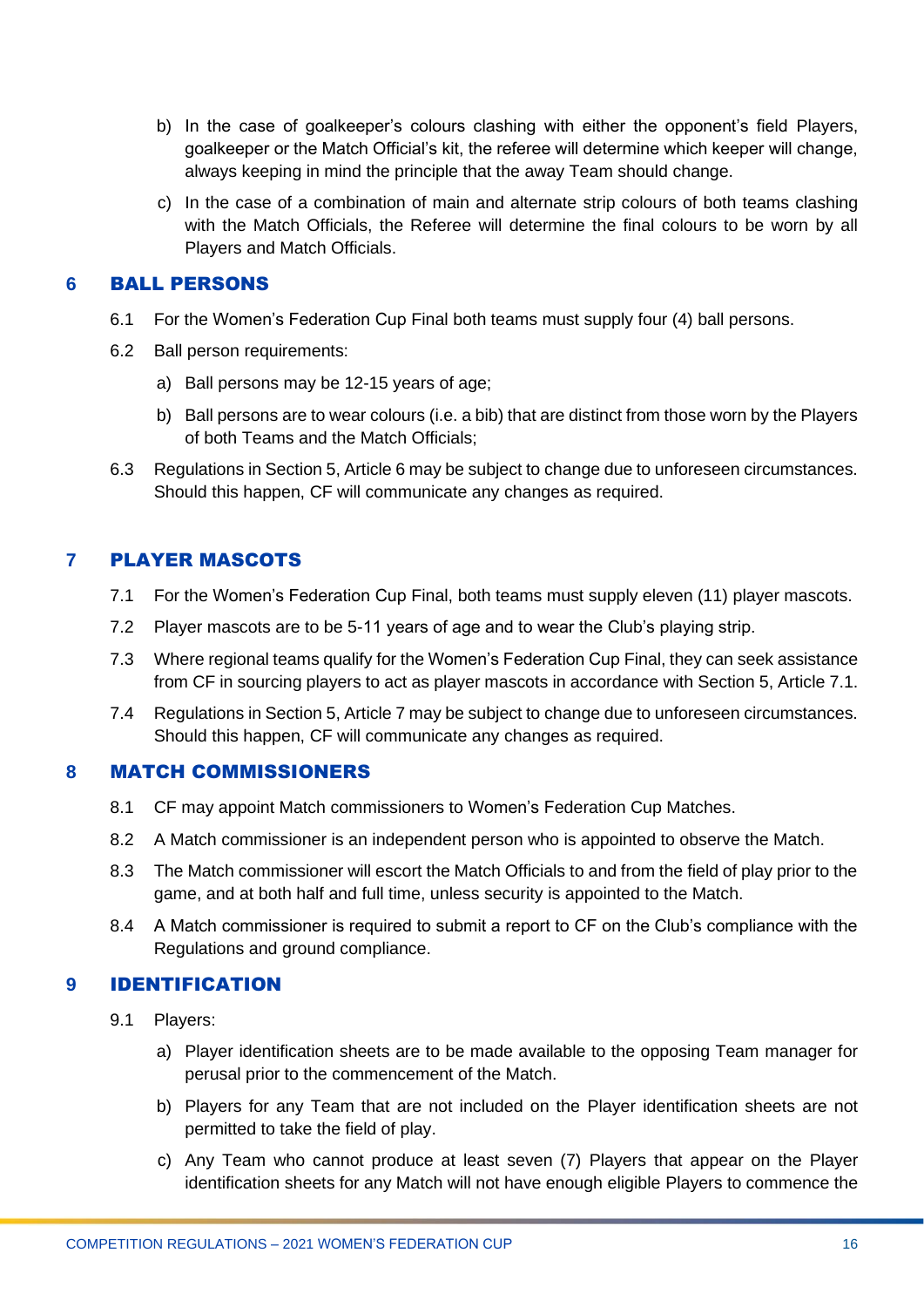Match and will be deemed to have forfeited the Match.

- i) The referee is to report the reason for the forfeit on the team sheet and submit it to CF, signed by both Team managers.
- d) Opposing Team managers are responsible for sighting the Player identification sheets prior to the Match. Should a Team suspect the opposition of replacing any Player between the initial identification sheet check and the commencement of either the first or second half, the following procedure must be followed:
	- i) The manager of the Team suspecting a breach informs the manager of the opposing Team that he / she wishes to check the identity of the specific Player/s;
	- ii) The Team managers of both Teams, along with the referee and 4th Official (should a 4th Official be appointed) check the identity of the Player/s in question against the Player identification sheet and the team sheet, on the field of play before the Player/s leaves the field of play at either the half time interval or conclusion of the Match;
	- iii) Should it be determined that the Team has fielded an ineligible Player, CF is to be contacted immediately for further guidance to determine if the Match is to continue or if it will be immediately forfeited in favour of the Team that did not breach the regulation;
	- iv) If CF is unable to be contacted the Match should proceed and the Match Officials are to submit incident reports post-Match through the incident report procedure.
	- v) Should it be determined that both teams fielded an ineligible Player CF will determine whether the Match is to be replayed, void and if any sanction should be imposed on the Clubs, Club Officials and / or Players involved;
	- vi) Should any Team Official or Player refuse to follow the above procedure the Match will immediately be forfeited to the opposing Team to the Official or Player that has refused to co-operate;
	- vii) In all cases the referee will report the incident to CF.
- e) Any Club, Team Official and / or Player that is found to have breached this article may be sanctioned pursuant to the DDR.
- f) Failure of Teams to produce Player identity sheets on request will result in a fine in accordance with Schedule 4.
- 9.2 Team Officials:
	- a) All registered Coaches and Team Officials will be issued identification passes.
	- b) Only registered coaches and Team Officials in receipt of their official CF identification pass will be permitted entry into the technical areas (team benches), field of play, dressing rooms and tunnel in any approved CF Match.
	- c) Only the official CF identification pass embossed with the correct year of competition will be eligible for use in that season.
	- d) From the time of entry to the ground, coaches and Team Officials are required to have their official CF identification pass clearly displayed on a lanyard on the outside of their clothing.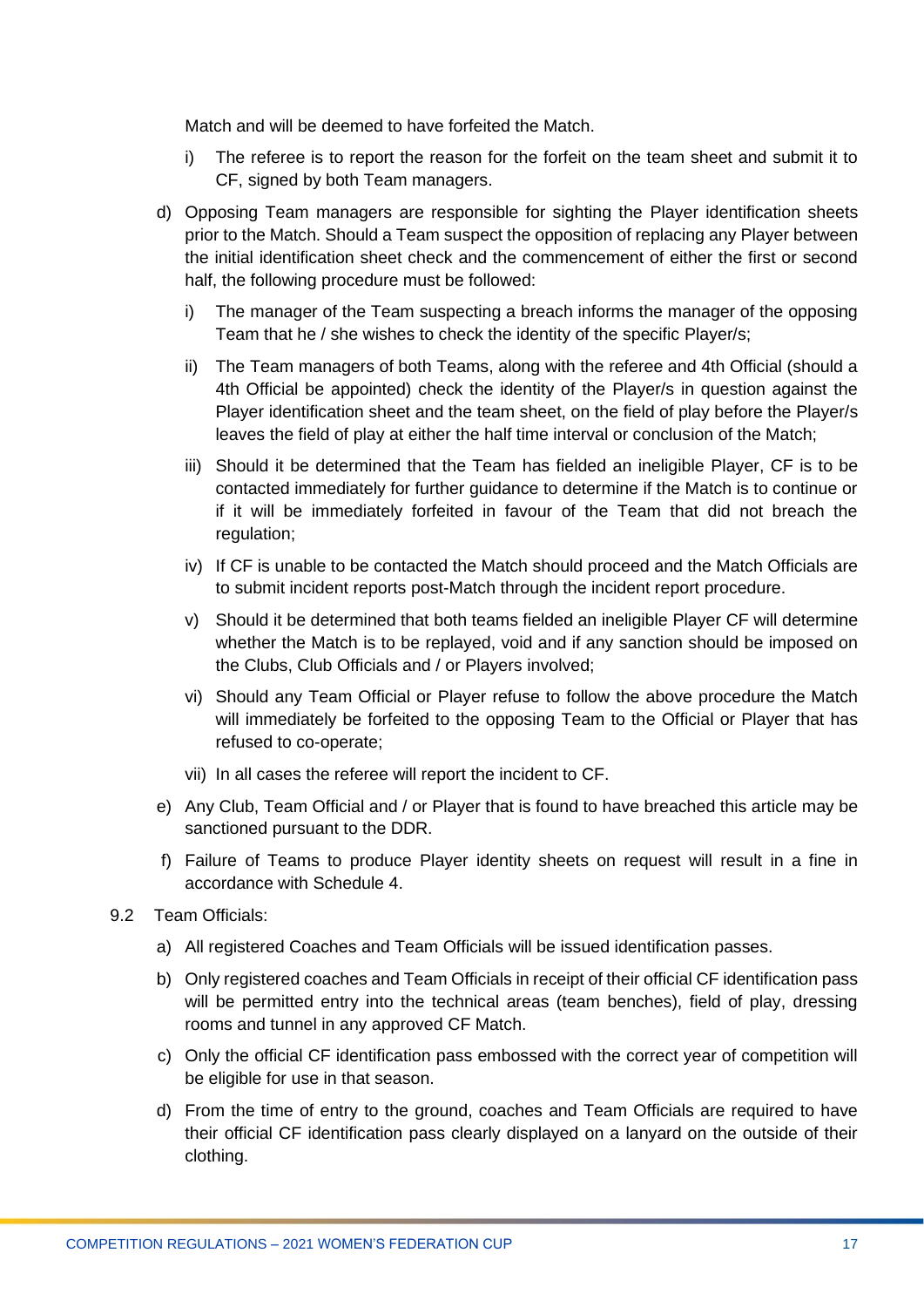- e) Prior to kick-off the 4th Official, or should a 4th Official not be appointed the Referee, is required to check the technical area of both Teams and request any non-playing individual without an official CF identification pass to leave the technical area. Should the individual refuse the Match will immediately be forfeited to the Team that has not breached the Regulation. Any individual that causes a forfeiture in this regard may be further sanctioned pursuant to as per the DDR.
- f) Failure to comply with any part of this article will result in a fine in accordance with Schedule 4.

#### <span id="page-17-0"></span>**10** TEAM SHEETS

- 10.1 All team sheets for all Women's Federation Cup Matches are to be completed online via SportsTG.
- 10.2 The away, or second listed Team must make their player selection in SportsTG by 2:00pm the day prior to the Match. A failure to comply with this rule will result in a fine as outlined in Schedule 2.
- 10.3 The home, or first listed Team will be responsible for printing and providing team sheets from SportsTG on the day of the Match. A failure to comply with this rule will result in a fine as outlined in Schedule 2.
- 10.4 When making their player selection, Clubs are required to note the shirt number of each Player in SportsTG. This information will then appear automatically on the team sheet next to the Players name.
	- a) No players from the same Team will be permitted to wear the same number on their playing strip.
	- b) All players must have a shirt number listed on the team sheet that corresponds with the number on their shirt.
- 10.5 Both Teams are required to double check that the information on the team sheet is correct and if required make manual amendments to the information. Once both Teams have confirmed the information is correct, they are required to hand the team sheet to the Referee at least thirty (30) minutes before the scheduled kick off time.
- 10.6 Both teams are required to complete a Team Official List (ensuring any person/s who are in the technical area are listed) and provide this to the Referee at least thirty (30) minutes before the scheduled kick off time.
- 10.7 Changes to the team sheet will be permitted any time until five (5) minutes prior to the scheduled kick-off time, at which the following shall apply:
	- a) Should a listed Player be removed from the starting line-up, that Player may only be replaced by a Player listed as a substitute on the team sheet. The formerly starting Player may then be listed as a substitute. However, no other Player may be added to the team sheet to replace any Player.
	- b) Should a listed substitute Player be removed from the team sheet, the Team will not be permitted list another Player on the team sheet and the number of available substitutes will be decreased by one (1).
- 10.8 A maximum of sixteen (16) Players per Team are permitted to be listed on the team sheet.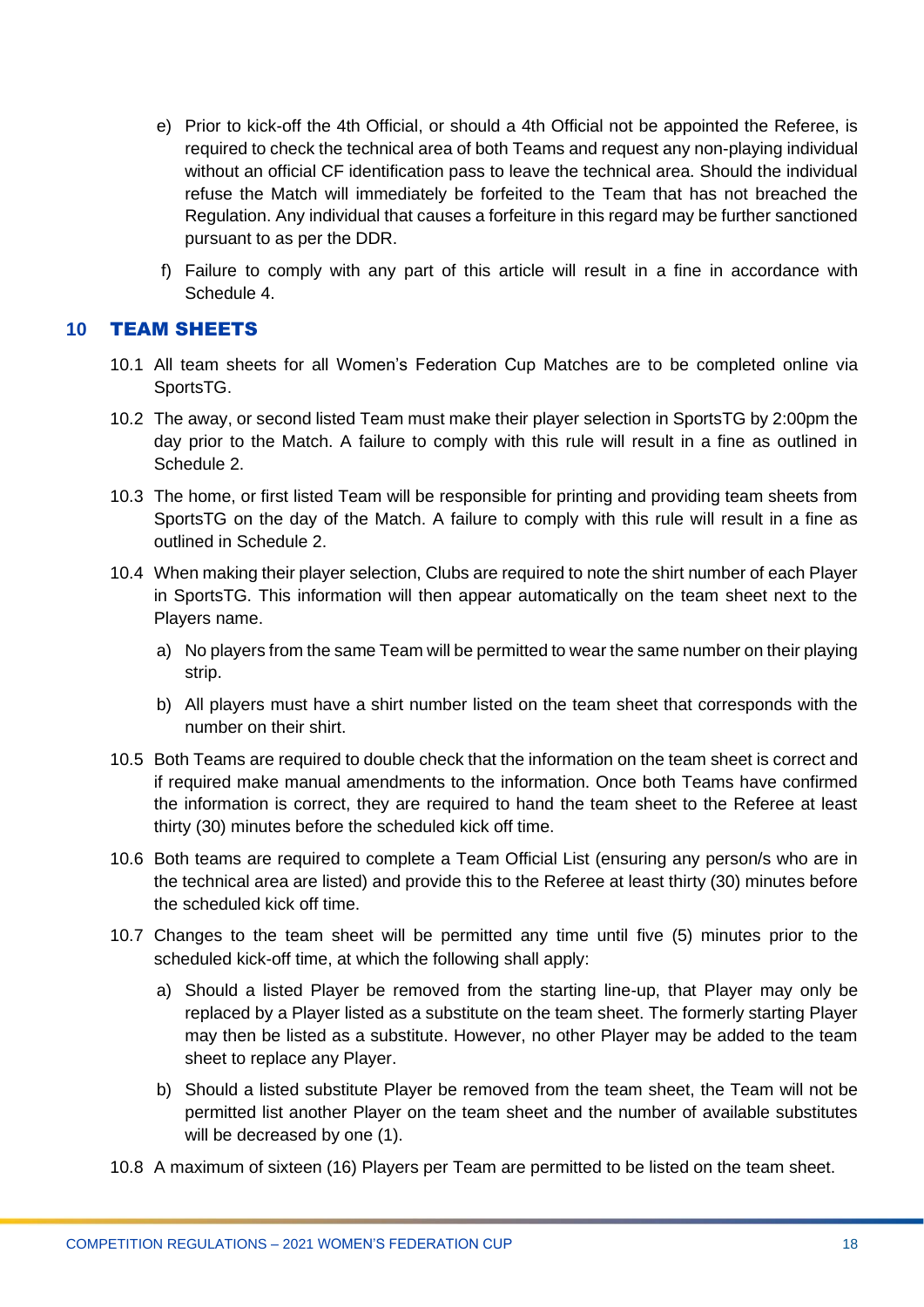- 10.9 A Club Associate from each Team is to sign the team sheet at the completion of the Match to confirm the information listed is correct, including:
	- a) Players listed;
	- b) Stood down Players listed;
	- c) Half time and full time scores are correct;
	- d) Goal scorers are marked against the correct player;
	- e) Disciplinary sanctions listed are marked against the correct player.
- 10.10On completion of the Match it is the responsibility of the winning team manager to obtain the team sheet from the Referee and email it to [teamsheets@capitalfootball.com.au,](mailto:teamsheets@capitalfootball.com.au) within 24 hours of the completion of the Match. Failure to comply will result in a fine in accordance with Schedule 2.
- 10.11A Club who fails to list a player as stood down on the team sheet will be fined as outlined in Schedule 2, if that player does not appear on the team sheet that player will be deemed as stood down providing the player meets the registration requirements.

#### <span id="page-18-0"></span>**11** ONLINE RESULTS ENTRY

11.1 For all Women's Federation Cup Matches the winning team is responsible for entering the half time and full time results of the match online into SportsTG no later than 45 minutes following the completion of the match.

#### <span id="page-18-1"></span>**12** ADMITTANCE FEES

- 12.1 CF Clubs may charge admittance fees for Women's Federation Cup Matches (Prior to the Cup Final).
- 12.2 CF may charge admittance fees for Women's Federation Cup Final.
- 12.3 The maximum admittance prices for Women's Federation Cup Matches are as per below:

| <b>Competition</b>                                                                               | <b>Adult</b> | <b>Student / Pensioners/</b><br><b>Concession*</b> | <b>Child Under 14</b> |  |  |
|--------------------------------------------------------------------------------------------------|--------------|----------------------------------------------------|-----------------------|--|--|
| Women's Federation Cup                                                                           | \$10.00      | \$5.00                                             |                       |  |  |
| * Includes students / concessions / pensioners / defence – relevant identification must be shown |              |                                                    |                       |  |  |

- 12.4 Players, Team Officials and Match Officials participating in the Match in which their Team is competing will be afforded complimentary entry.
- 12.5 In all cases where the costs of running the Matches are being met by CF, all gate takings shall be retained by CF.
- 12.6 Ticket refunds:
	- a) Section 5, Article 12.6 is applicable to all CF competition Matches where entry fees are charged.
	- b) Clubs that charge entry fees must issue a ticket to the paying customer when the exchange of money is made.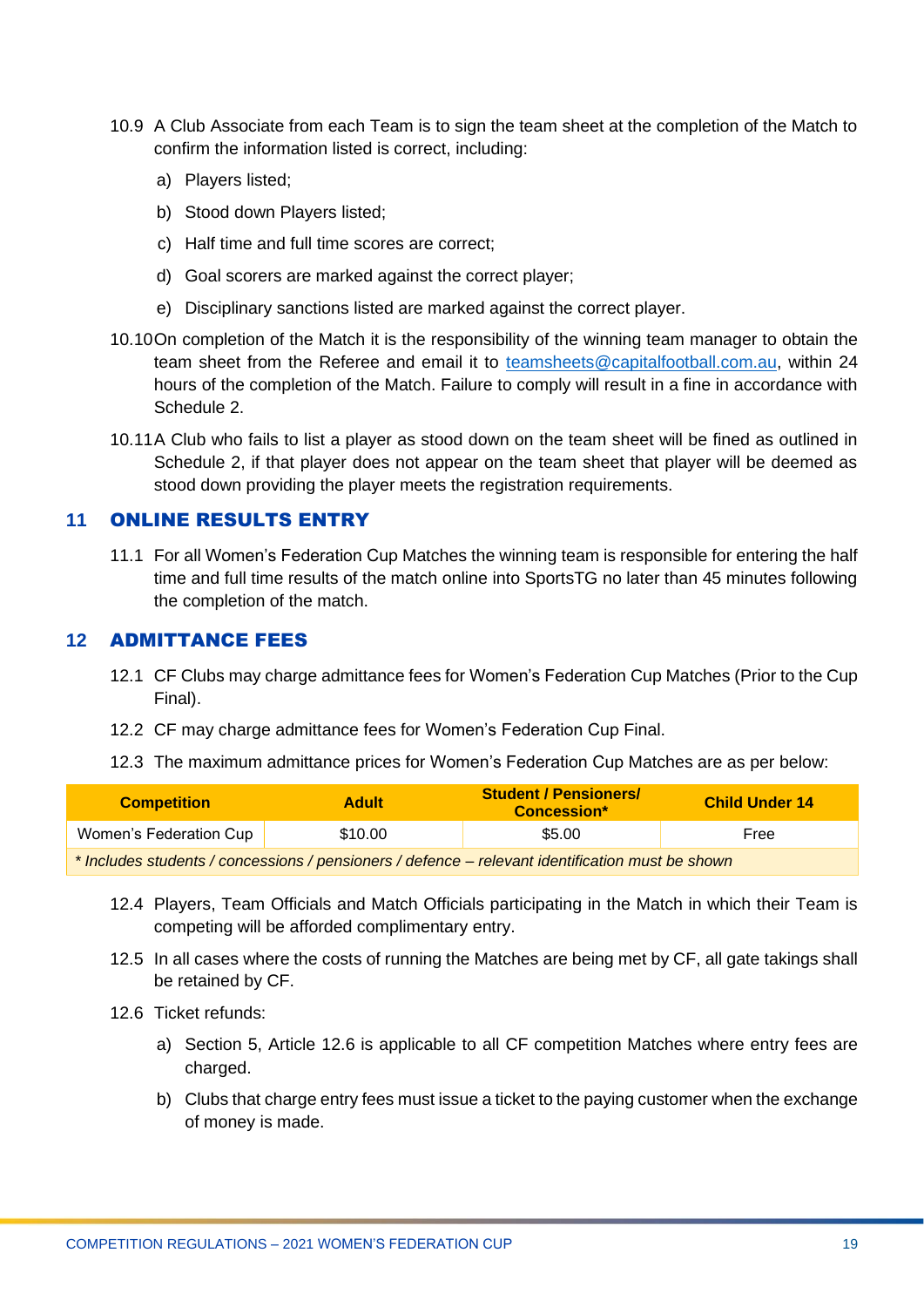- c) Gate attendants or security staff whose role it is to collect the admission ticket must ensure that the ticket is torn in half and given back to the customer at the point of entry as proof of purchase.
- d) Customers that present an authentic CF Media Pass or who are aged 14 years or younger, will be granted free entry and may not be issued an admission ticket.
- e) It is the customer's responsibility to ensure that they retain proof of purchase. This note is to be displayed at the ticket box at all venues where entry fees are charged.
- f) Paying customers will be entitled to a full refund on the day of the game from the Club charging the entry fees provided the main fixture has been called off prior to the conclusion of the first half of the Match for reasons of light failure or unsuitable ground conditions.
- g) To be eligible to receive a full refund on the day of the game, the paying customer must present to the Club charging the entry fees the admission ticket (or part thereof) as proof of purchase.
- h) If the last Match of the day is abandoned after the conclusion of the first half, then no refund will be given.
- i) Entry fees must not exceed the fee structure set out in Section 5, Article 12.3.
- 12.7 FA's Spectator Code of Behaviour applies to all matches in the Women's Federation Cup. Each hosting Club shall display those conditions at each entry point to the venue.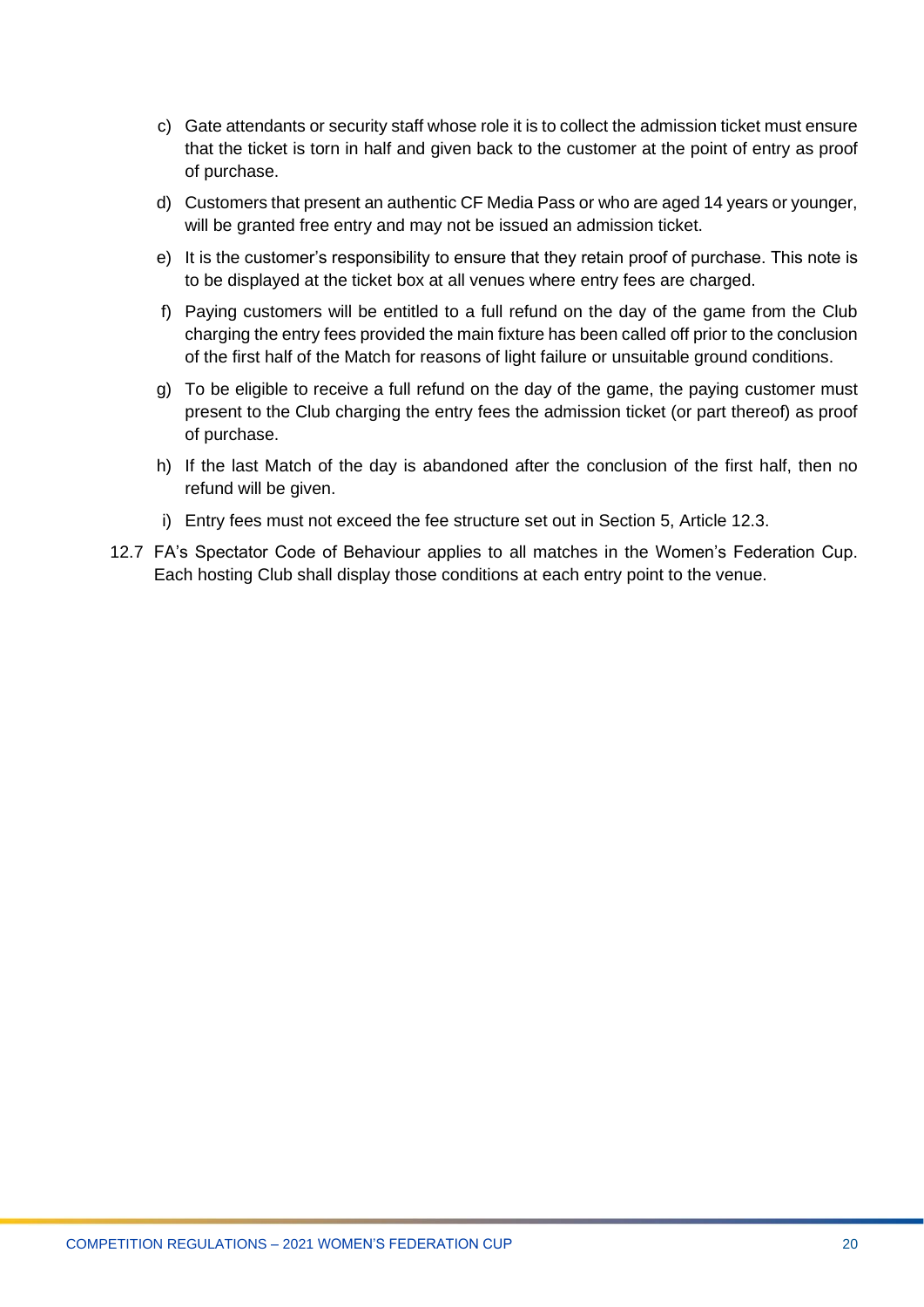# <span id="page-20-0"></span>SECTION 6: MATCH OFFICIALS

### <span id="page-20-1"></span>**1** MATCH OFFICIAL APPOINTMENTS

1.1 The appointment of all Match Officials will be made by the Referees Development Manager (RDM). The RDM is authorised to enlist the assistance of such persons as necessary and adopt such procedures as it deems most beneficial.

#### <span id="page-20-2"></span>**2** MATCH OFFICIAL FEES

- 2.1 CF is responsible for the payment of Match Official Fees.
- 2.2 Women's Federation Cup Match Official Fees are as follows:

| <b>Referee</b> | <b>Assistant Referee 1</b> | <b>Assistant Referee 2</b> | 4th Official (Final Only) |
|----------------|----------------------------|----------------------------|---------------------------|
| \$104          | \$52                       | \$52                       | \$52                      |

#### <span id="page-20-3"></span>**3** TEMPORARY DISMISSALS

3.1 Temporary dismissals will not be in effect for any Women's Federation Cup matches.

# <span id="page-20-4"></span>**4** CAUTIONS AND EXPULSIONS FOR TEAM OFFICIALS

- 4.1 The Referee may take action against Team Officials who fail to act in a responsible manner and can issue a warning or a yellow card for a caution or a red card for a sending-off from the field of play and its immediate surrounds (including the technical area).
- 4.2 If the offender cannot be identified, the senior Coach present in the technical area will receive the sanction.
- 4.3 If a medical Team Official commits a sending-off offence, they may remain in the technical area if the Team has no other medical person available, and act if a Player needs medical attention.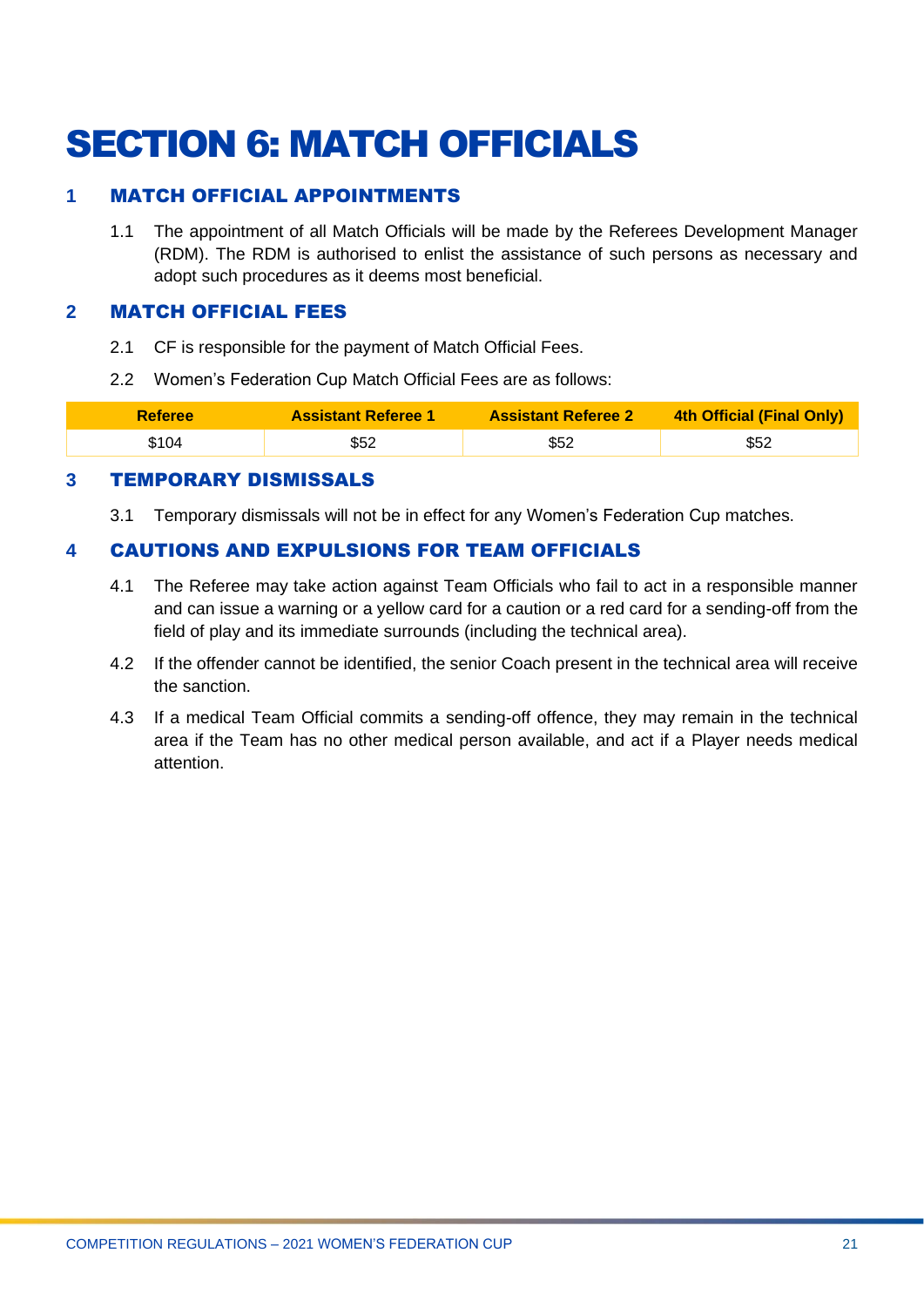# <span id="page-21-0"></span>SECTION 7: AWARDS

### <span id="page-21-1"></span>**1** TROPHIES AND MEDALS

- 1.1 CF will present the following trophies and medals:
	- a) Women's Federation Cup Champions:
		- i) Perpetual trophy;
		- ii) Replica trophy;
		- iii) 20 medals;
		- iv) Any requests for medals above the allocated number may be purchased at a cost to the Club.
	- b) Women's Federation Cup runners up:
		- i) 20 medals for all age grades;
		- ii) Any requests for medals above the allocated number may be purchased at a cost to the Club.
	- c) Women's Federation Cup Match Officials:
		- i) 4 medals for each age grade.

### <span id="page-21-2"></span>**2** PERPETUAL TROPHY OWNERSHIP

- 2.1 All perpetual trophies / shields remain the property of CF.
- 2.2 CF will retain possession of the perpetual trophy / shield immediately following the prize giving ceremony.
- 2.3 Should a perpetual trophy / shield be lost or damaged whilst under the care or custody of a Club, the latter shall refund to CF the cost of thorough repair or replacement in addition to any other penalty which CF may impose.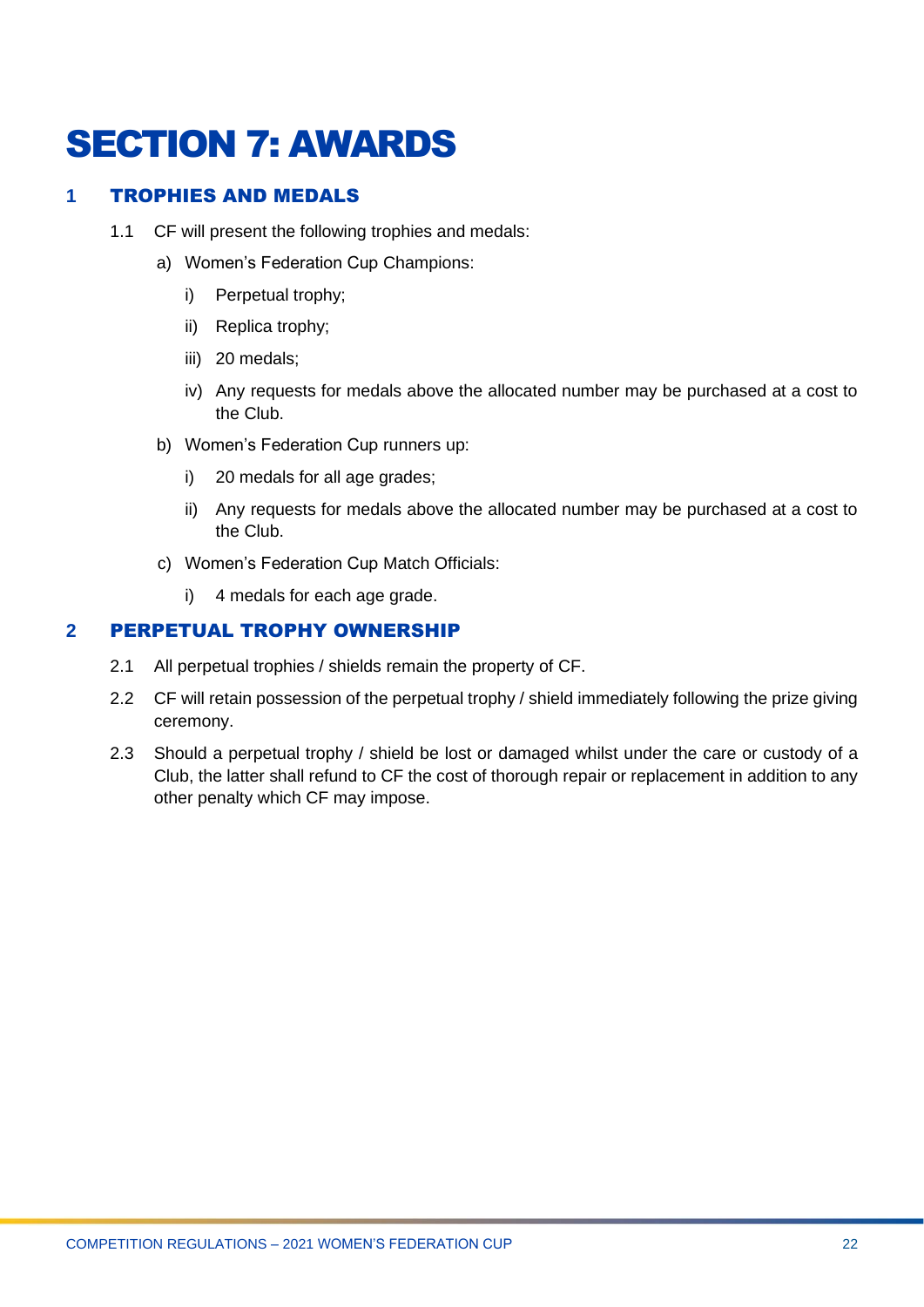# <span id="page-22-0"></span>SCHEDULE 1: DEFINITIONS

**A-League / Westfield W-League** means the national men's and women's football competitions conducted in Australia under the control of FA.

**ACT Football Federation (ACTFF)** means the ACT Football Federation.

**Australian Capital Territory (ACT)** means the federal territory of Australia containing the Australian capital city of Canberra and some surrounding townships.

**Capital Football (CF)** means CF trading as ACT Football Federation which is the governing body for football (including Futsal) in the ACT and surrounding regions.

**Capital Football Disputes and Disciplinary Regulations (DDR)** means the CF Disputes & Disciplinary Regulations.

**Club or Clubs** means:

- a) a body corporate or incorporated association recognised by CF and having the following characteristics:
	- i) It organises teams to participate in competitions sanctioned by CF or FA;
	- ii) All members of its teams are entitled to club membership;
	- iii) Club members (or their parent or guardian) may vote in an election for any club officeholders; or
- b) any legal entity deemed to be a Club by CF.

**Club Official or Club Officials** means any person involved with the administration, management or organisation of a Club (whether paid or unpaid), including employees, contractors, directors, representatives and volunteers.

**Constitution** means the ACT Football Federation Constitution as amended from time to time, and a reference to a particular article of the Constitution.

**Cup** means a tournament or event conducted by CF which includes, but not limited to, Federation Cup/ FFA Cup Preliminary Rounds.

**Disciplinary Committee** means a Disciplinary Committee appointed by CF, in accordance with the DDR.

**FA** means Football Australian Limited ACN 106 478 068.

**FIFA** means Federation Internationale De Football Association.

**IFAB Laws of the Game** means the official laws of the game of football as promulgated by IFAB.

**Match or Matches** means any match played in a Competition, Cup, Premiership, other event or tournament under CF's control.

**Match Official or Match Officials** means a referee, assistant referee, fourth official, club referee coordinator or referee assessor.

**National Registration Status and Transfer Regulations (NRR)** means the set of regulations that govern registrations throughout Football in Australia.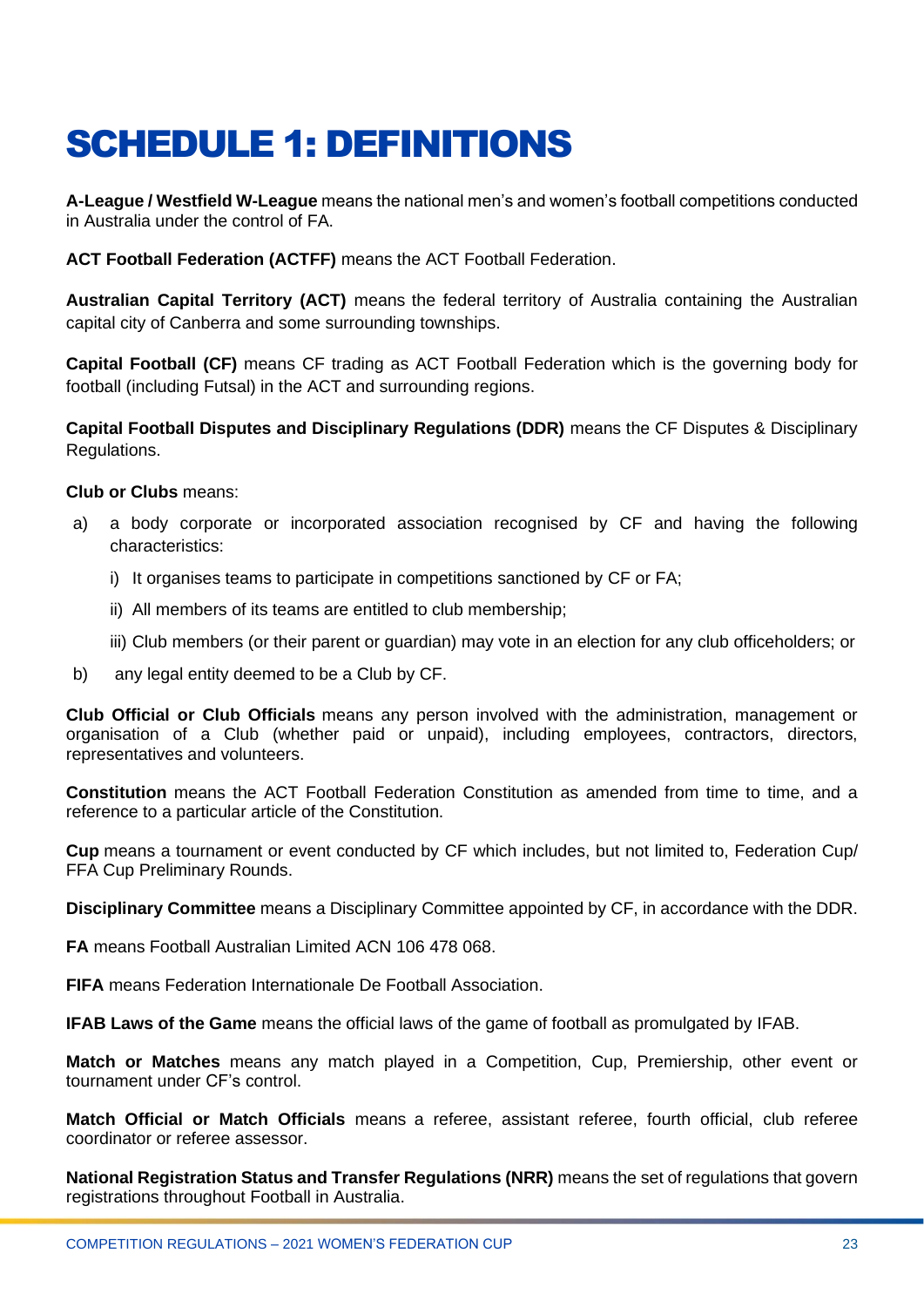**National Registration System (NRR)** means the national database administered by FA for the purposes of registering all participants in Football in Australia.

**Player or Players** means any person who participates in a Match (irrespective of whether he or she is registered with FA, junior or senior or an Amateur or Professional).

**Referee** means the Match Official with the primary responsibility of officiating a Match in accordance with the IFAB Laws of the Game.

**Regulations** means these CF Competition Regulations.

**Team or Teams** means an individual group of Players and Officials submitted by a Club to represent the Club in a Competition.

**Team Official or Team Officials** means any person involved with the management, preparation or participation of a Team (whether paid or unpaid), including the coaches, managers, medical staff, other support staff or any other person acting for or on behalf of a Club.